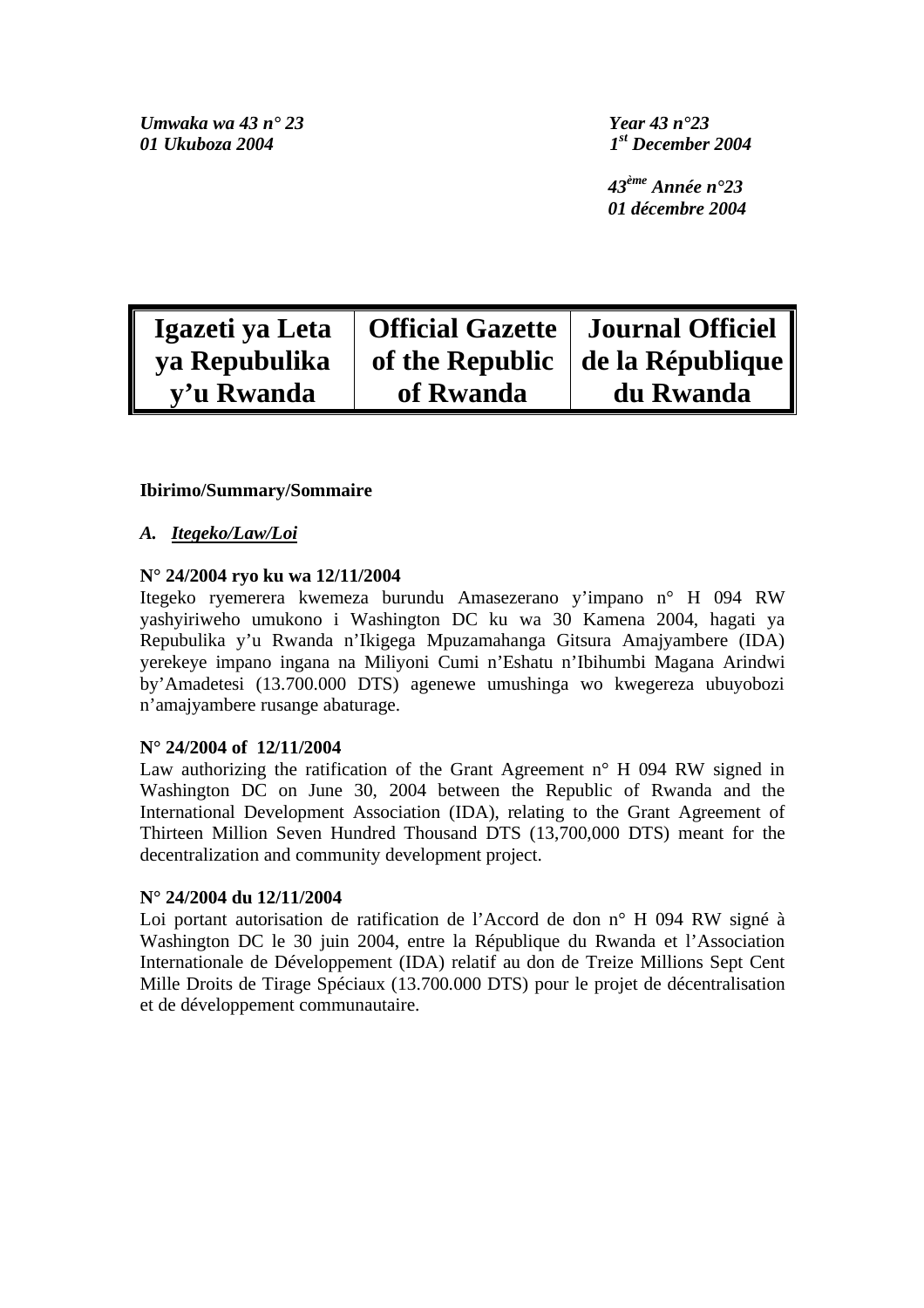# *B. Iteka rya Minisitiri w'Intebe/Prime Minister's Order/Arrêté du Premier Ministre*

# **N° 34/03 ryo ku wa 15/11/2004**

Iteka rya Minisitiri w'Intebe rishyiraho Urwego Ruhuza Ibikorwa by'Umugambi w'Iterambere ry'Akarere.

# **N° 34/03 of 15/11/2004**

Prime Minister's Order establishing the Coordination Structure on Spatial Development Initiative.

# **N° 34/03 du 15/11/2004**

Arrêté du Premier Ministre instituant la Structure de Coordination de l'Initiative de Développement Spatial.

# *C. Amabwiriza/Instruction*

Amabwiriza n° 01/2004 y'Ikigo Gitsura Ubuziranenge arebana n'itangwa ry'icyemezo cy'ubuziranenge cy'ibicuruzwa bitumizwa mu mahanga.

The Rwanda Bureau of Standards Instruction n° 01/2004 setting up regulations for compulsory batch certification of imports.

Instruction n° 01/2004 de l'Office Rwandais de Normalisation relative à la délivrance du certificat de qualité obligatoire des importations.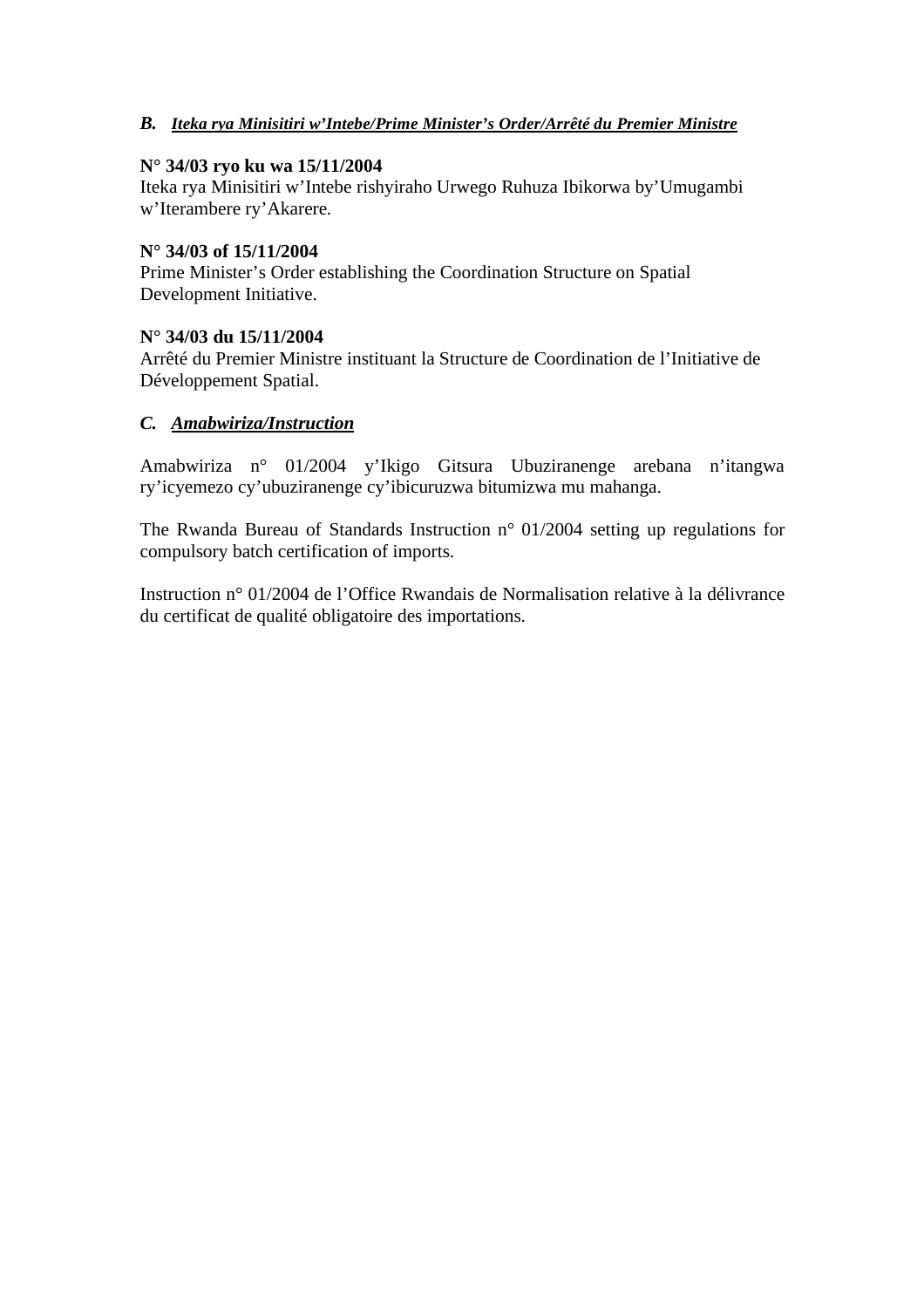ITEGEKO N° 24/2004 RYO KU WA 12/11/2004 RYEMERERA KWEMEZA BURUNDU AMASEZERANO Y'IMPANO N° H 094 RW YASHYIRIWEHO UMUKONO I WASHINGTON DC KU WA 30 KAMENA 2004, HAGATI YA REPUBULIKA Y'U RWANDA N'IKIGEGA MPUZAMAHANGA GITSURA AMAJYAMBERE (IDA) YEREKEYE IMPANO INGANA NA MILIYONI CUMI N'ESHATU N'IBIHUMBI MAGANA ARINDWI BY'AMADETESI (13.700.000 DTS) AGENEWE UMUSHINGA WO KWEGEREZA UBUYOBOZI N'AMAJYAMBERE RUSANGE ABATURAGE

#### **Twebwe, KAGAME Paul,**

Perezida wa Repubulika;

### **INTEKO ISHINGA AMATEGEKO YEMEJE, NONE NATWE DUHAMIJE, DUTANGAJE ITEGEKO RITEYE RITYA KANDI DUTEGETSE KO RYANDIKWA MU IGAZETI YA LETA YA REPUBULIKA Y'U RWANDA.**

#### **Inteko Ishinga Amategeko:**

Umutwe w'Abadepite, mu nama yawo yo ku wa 18 Ukwakira 2004;

Umutwe wa Sena, mu nama yawo yo ku wa 26 Ukwakira 2004;

Ishingiye ku Itegeko Nshinga rya Repubulika y'u Rwanda ryo ku wa 04 Kamena 2003, nk'uko ryavuguruwe kugeza ubu, cyane cyane mu ngingo zaryo, iya 62, iya 88, iya 89, iya 90, iya 93, iya 118, iya 189 n'iya 201;

Imaze gusuzuma Amasezerano y'Impano n° H 094 RW yashyiriweho umukono i Washington DC ku wa 30 Kamena 2004, hagati ya Repubulika y'u Rwanda n'Ikigega Mpuzamahanga Gitsura Amajyambere (IDA) mu magambo ahinnye y'icyongereza;

#### **YEMEJE:**

#### **Ingingo ya mbere:**

Amasezerano y'Impano n° H 094 RW yashyiriweho umukono i Washington DC ku wa 30 Kamena 2004, hagati ya Repubulika y'u Rwanda n'Ikigega Mpuzamahanga Gitsura Amajyambere (IDA) yerekeye impano ingana na miliyoni cumi n'eshatu n'ibihumbi magana arindwi by'amadetesi (13.700.000 DTS) agenewe umushinga wo kwegereza ubuyobozi n'amajyambere rusange abaturage (DCDP), yemerewe kwemezwa burundu.

#### **Ingingo ya 2:**

Ingingo zose z'amategeko abanziriza iri kandi zinyuranye naryo zivanyweho.

#### **Ingingo ya 3:**

Iri tegeko ritangira gukurikizwa ku munsi ritangarijweho mu Igazeti ya Leta ya Repubulika y'u Rwanda.

Kigali, ku wa 12/11/2004

Perezida wa Repubulika **KAGAME Paul (sé)**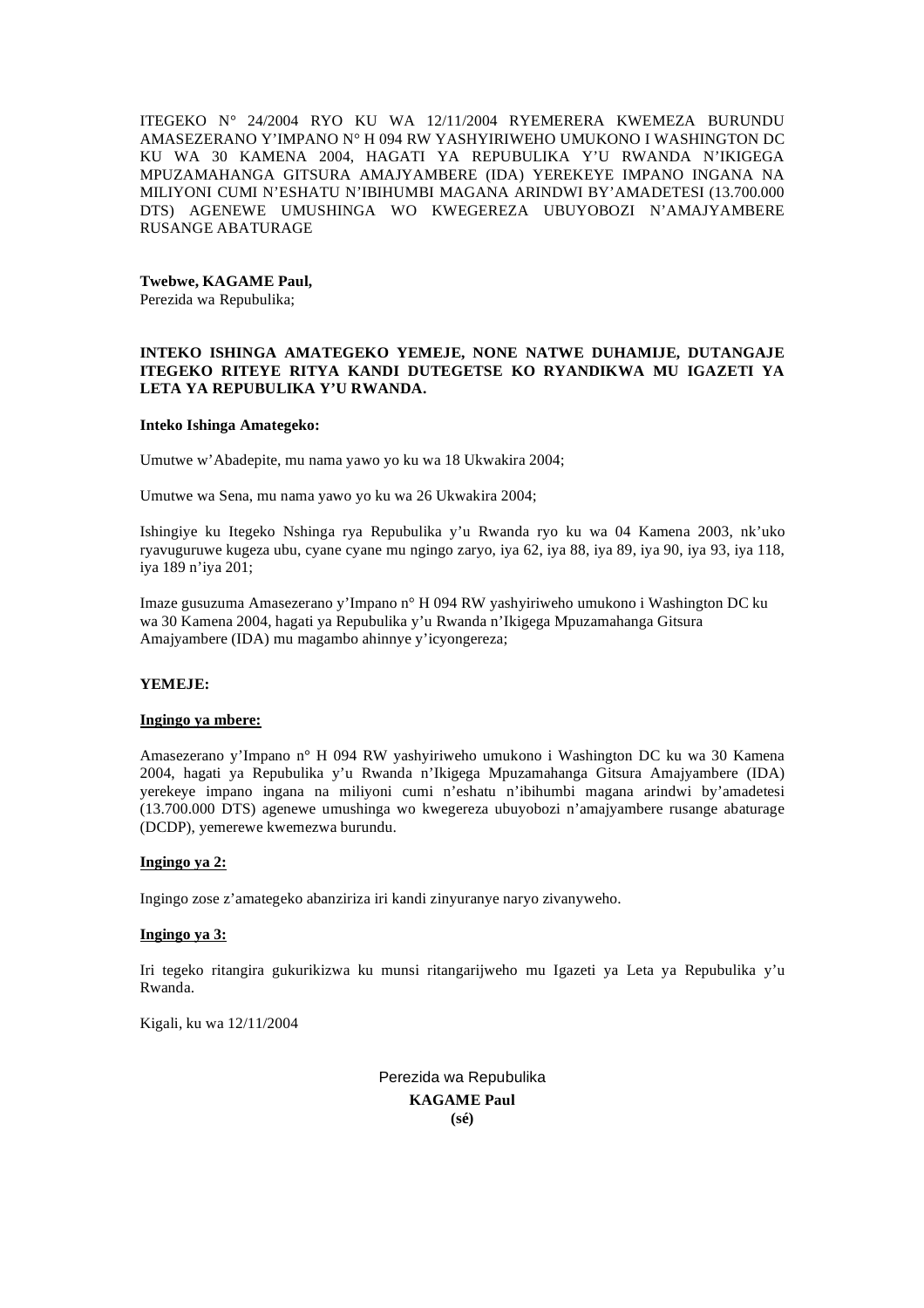# Minisitiri w'Intebe **MAKUZA Bernard (sé)**

# Minisitiri w'Imari n'Igenamigambi

## *KABERUKA Donald*  **(sé)**

## Minisitiri w'Ububanyi n'Amahanga n'Ubutwererane **MURIGANDE Charles (sé)**

Minisitiri w'Ubutegetsi bw'Igihugu, Imiyoborere Myiza, Amajyambere Rusange, n'Imibereho Myiza y'Abaturage **MUSONI Protais (sé)** 

Bibonywe kandi bishyizweho Ikirango cya Repubulika :

Minisitiri w'Ubutabera **MUKABAGWIZA Edda (sé)**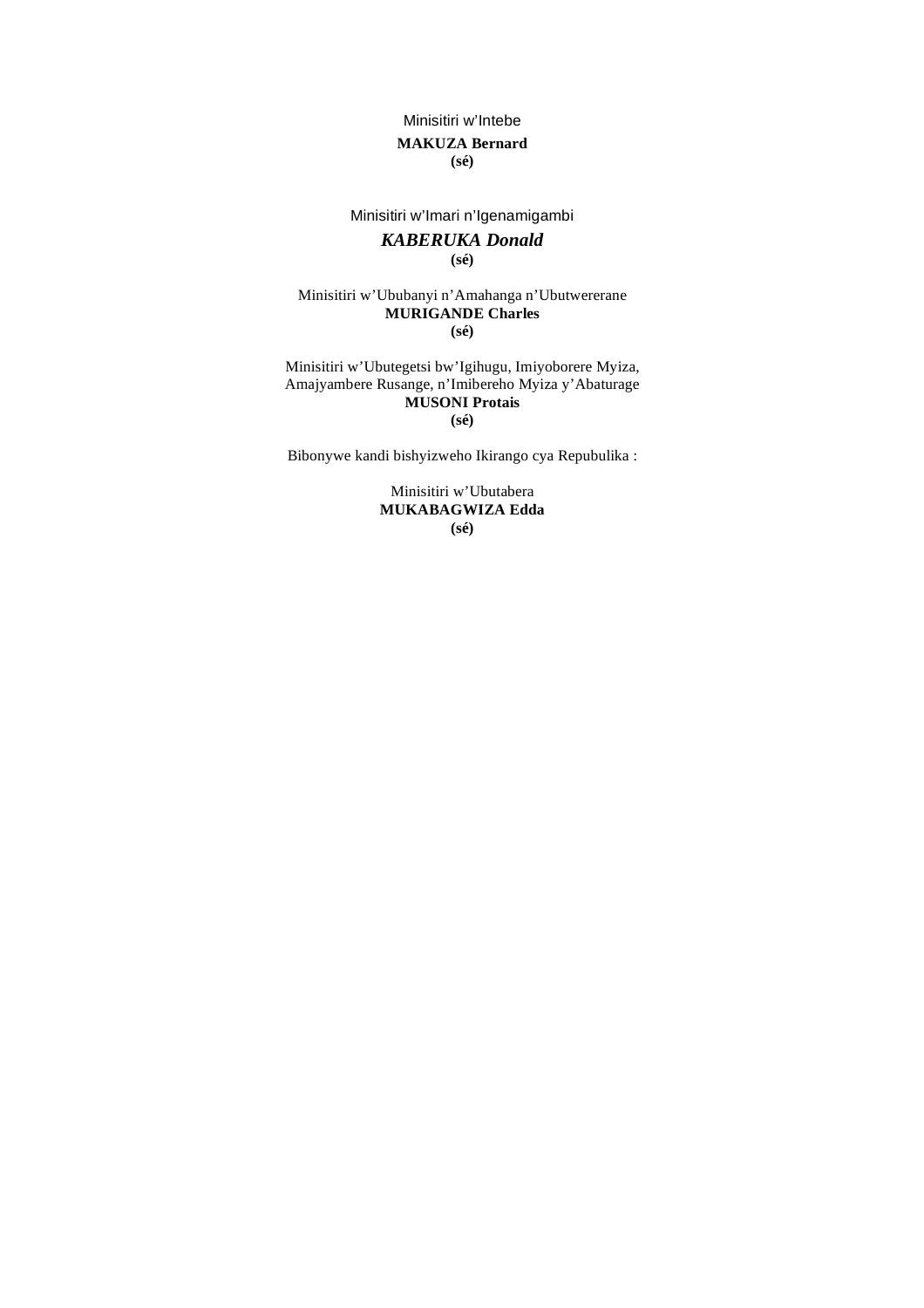LAW N° 24/2004 OF 12/11/2004 AUTHORIZING THE RATIFICATION OF THE GRANT AGREEMENT N° H 094 RW SIGNED IN WASHINGTON DC ON JUNE 30, 2004 BETWEEN THE REPUBLIC OF RWANDA AND THE INTERNATIONAL DEVELOPMENT ASSOCIATION (IDA), RELATING TO THE GRANT AGREEMENT OF THIRTEEN MILLION SEVEN HUNDRED THOUSAND SPECIAL DRAWING RIGHTS (13,700,000 SDR) MEANT FOR THE DECENTRALIZATION AND COMMUNITY DEVELOPMENT PROJECT

## **We, KAGAME Paul,**

President of the Republic;

THE PARLIAMENT HAS ADOPTED AND WE SANCTION, PROMULGATE THE FOLLOWING LAW AND ORDER IT TO BE PUBLISHED IN THE OFFICIAL GAZETTE OF THE REPUBLIC OF RWANDA

## **The Parliament:**

The Chamber of Deputies, in its session of October 18, 2004;

The Senate, in its session of October 26, 2004;

Given the Constitution of the Republic of Rwanda of June 4, 2003 as amended to date, especially in its Articles 62, 88, 89, 90, 93, 118, 189 and 201;

Having examined the Grant Agreement n° H 094 RW signed in Washington DC on June 30, 2004 between the Republic of Rwanda and the International Development Association (IDA);

## **ADOPTS:**

#### **Article one:**

The Grant Agreement n° H 094 RW signed in Washington DC on June 30, 2004 between the Republic of Rwanda and the "International Development Association" (IDA), relating to the Grant Agreement of thirteen million seven hundred thousand Special Drawing Rights (13,700,000 SDR) meant for the Decentralization and Community Development Project (DCDP), is hereby authorised for ratification.

## **Article 2:**

All previous legal provisions contrary to this law are hereby abrogated.

## **Article 3:**

This law comes into force on the date of its publication in the Official Gazette of the Republic of Rwanda.

Kigali, on 12/11/2004

The President of the Republic **KAGAME Paul (sé)** 

> The Prime Minister **MAKUZA Bernard (sé)**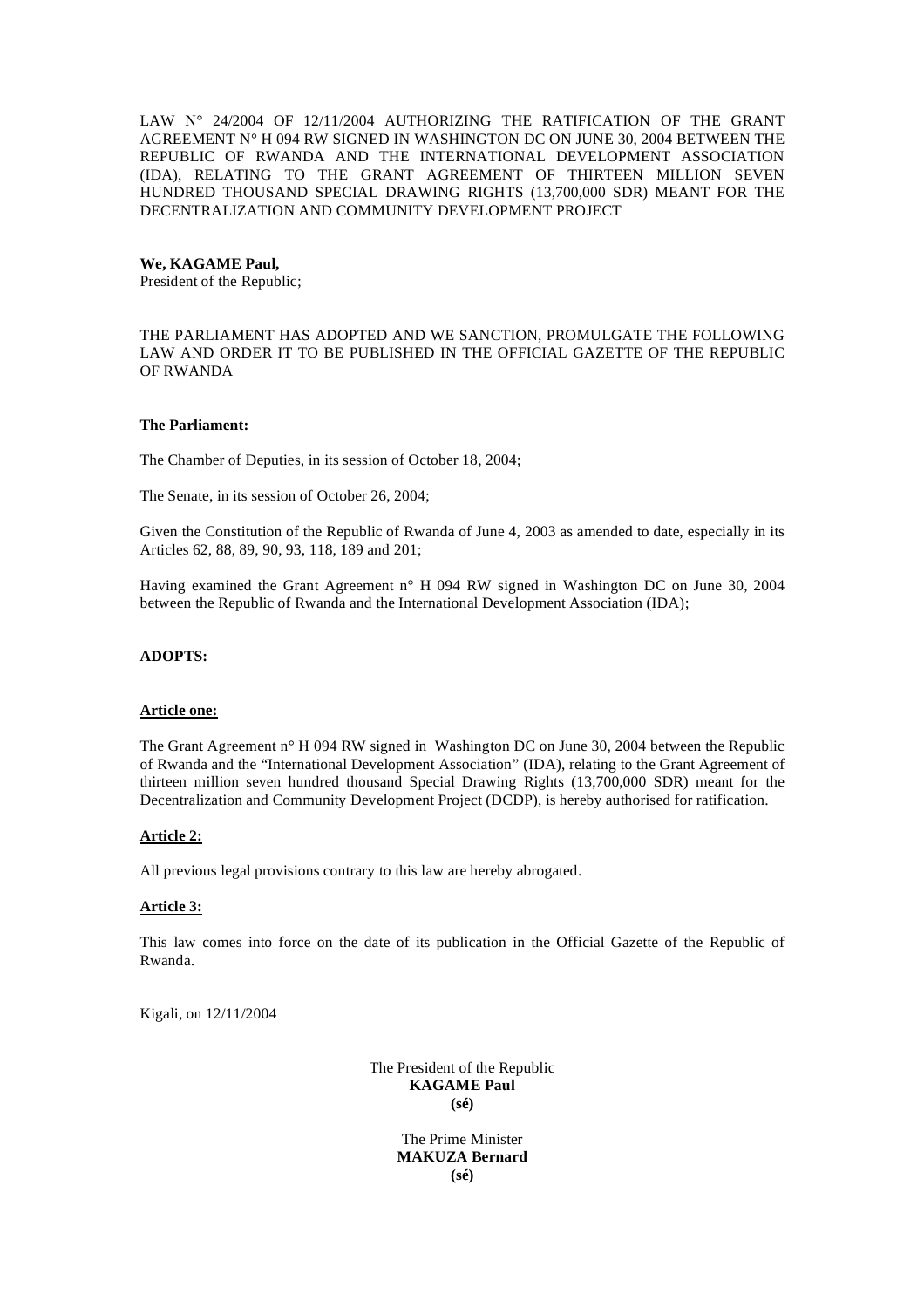The Minister of Finance and Economic Planning **KABERUKA Donald (sé)** 

The Minister of Foreign Affairs and Regional Cooperation **MURIGANDE Charles (sé)**

The Minister of Local Administration, Good Governance, Community Development and Social Affairs **MUSONI Protais (sé)** 

Seen and sealed with the Seal of the Republic :

The Minister of Justice **MUKABAGWIZA Edda (sé)**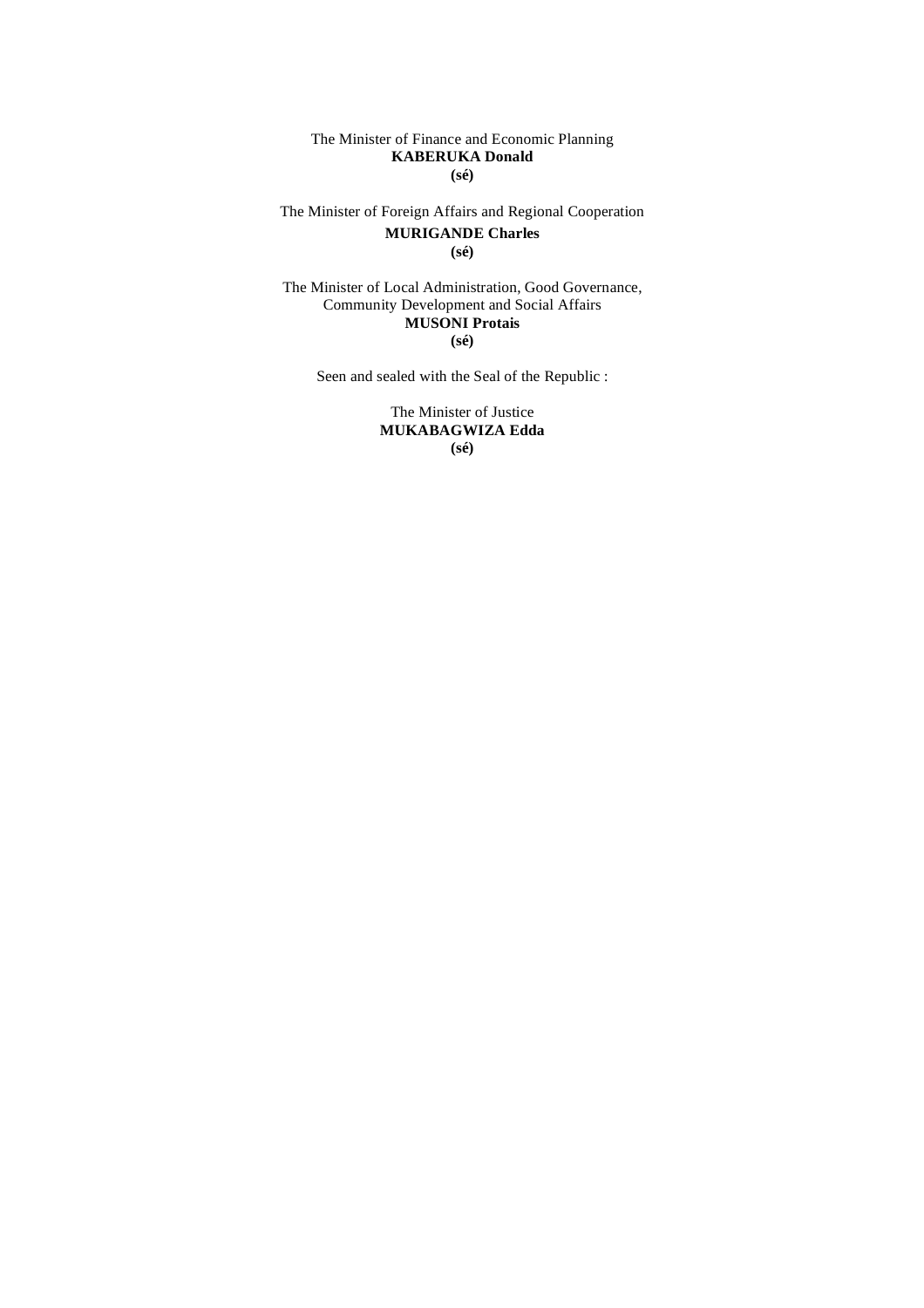LOI N° 24/2004 DU 12/11/2004 PORTANT AUTORISATION DE RATIFICATION DE L'ACCORD DE DON N° H 094 RW SIGNE A WASHINGTON DC LE 30 JUIN 2004, ENTRE LA REPUBLIQUE DU RWANDA ET L'ASSOCIATION INTERNATIONALE DE DEVELOPPEMENT (IDA) RELATIF AU DON DE TREIZE MILLIONS SEPT CENT MILLE DROITS DE TIRAGE SPECIAUX (13.700.000 DTS) POUR LE PROJET DE DECENTRALISATION ET DE DEVELOPPEMENT COMMUNAUTAIRE

## **Nous, KAGAME Paul,**

Président de la République ;

LE PARLEMENT A ADOPTE ET NOUS SANCTIONNONS, PROMULGUONS LA LOI DONT LA TENEUR SUIT ET ORDONNONS QU'ELLE SOIT PUBLIEE AU JOURNAL OFFICIEL DE LA REPUBLIQUE DU RWANDA

## **Le parlement :**

La Chambre des Députés, en sa séance du 18 octobre 2004 ;

Le Sénat, en sa séance du 26 octobre 2004 ;

Vu la Constitution de la République du Rwanda du 04 juin 2003 telle que révisée à ce jour, spécialement en ses articles 62, 88, 89, 90, 93, 118, 189 et 201 ;

Après avoir examiné l'Accord de Don n° H 094 RW signé à Washington DC le 30 juin 2004 entre la République du Rwanda et l'Association Internationale de Développement, IDA en sigle anglais ;

## **ADOPTE :**

#### **Article premier :**

L'Accord de Don n° H 094 RW signé à Washington DC le 30 juin 2004 entre la République du Rwanda et l'Association Internationale de Développement (IDA) relatif au Don de treize millions sept cent mille Droits de Tirage Spéciaux (13.700.000 DTS) pour le projet de Décentralisation et de Développement Communautaire (DCDP) est autorisé à être ratifié.

## **Article 2 :**

Toutes les dispositions légales antérieures contraires à la présente loi sont abrogées.

#### **Article 3 :**

La présente loi entre en vigueur le jour de sa publication au Journal Officiel de la République du Rwanda.

Kigali, le 12/11/2004

Le Président de la République **KAGAME Paul (sé)**

> Le Premier Ministre **MAKUZA Bernard (sé)**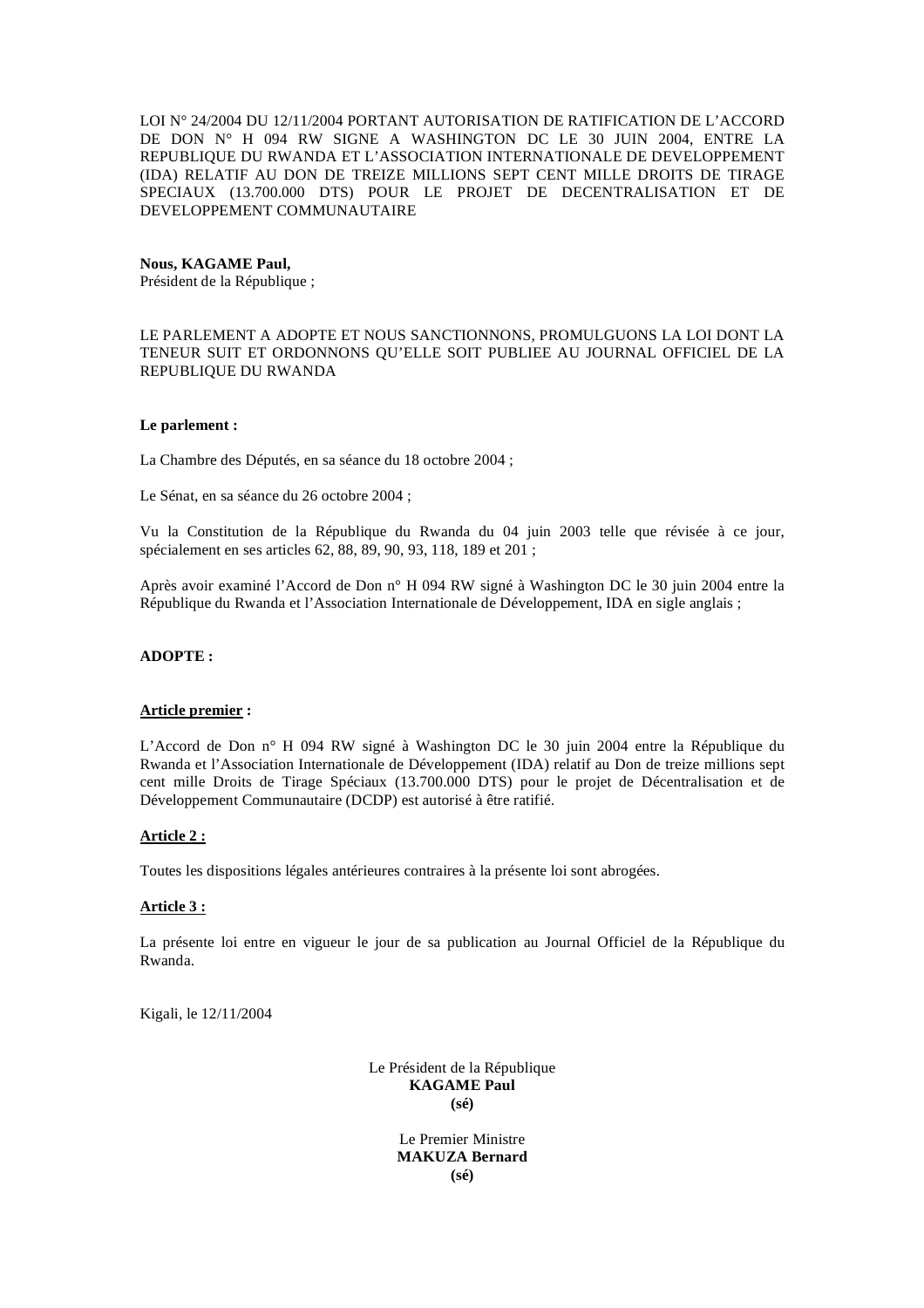#### Le Ministre des Finances et de la Planification Economique **KABERUKA Donald (sé)**

Le Ministre des Affaires Etrangères et de la Coopération **MURIGANDE Charles (sé)**

Le Ministre de l'Administration Locale, de la Bonne Gouvernance, du Développement Communautaire, et des Affaires Sociales **MUSONI Protais (sé)** 

Vu et scellé du Sceau de la République :

Le Ministre de la Justice **MUKABAGWIZA Edda (sé)**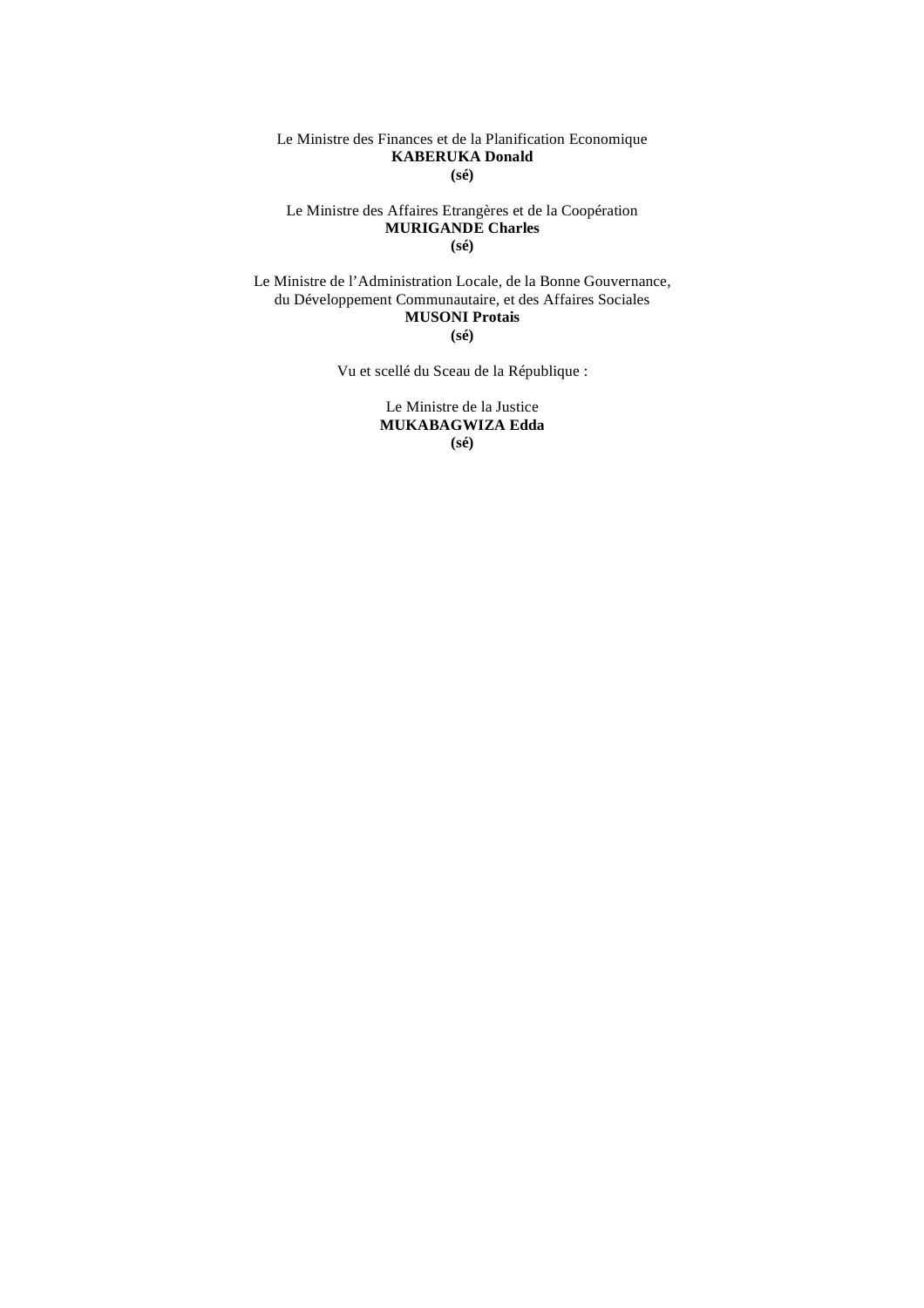## **ITEKA RYA MINISITIRI W'INTEBE Nº 34/03 RYO KU WA 15/11/2004 RISHYIRAHO URWEGO RUHUZA IBIKORWA BY'UMUGAMBI W'ITERAMBERE RY'AKARERE**

#### **Minisitiri w'Intebe**,

Ashingiye ku Itegeko Nshinga rya Repubulika y'u Rwanda ryo ku wa 04 Kamena 2003, nk'uko ryavuguruwe kugeza ubu, cyane cyane mu ngingo zaryo iya 118-4°, iya 119, iya 121 n'iya 201;

Bisabwe na Minisitiri w'Ubucuruzi, Inganda, Ishoramari, Ubukerarugendo n'Amakoperative;

Inama y'Abaminisitiri yateranye ku wa 18 Kamena 2004 imaze kubisuzuma no kubyemeza;

## **ATEGETSE:**

## **UMUTWE WA MBERE: IBYEREKEYE IBISOBANURO**

#### **Ingingo ya mbere:**

- a) **Umugambi w'Iterambere ry'Akarere,** mu magambo ahinnye y'icyongereza SDI, ni umugambi ugamije guteza imbere ishoramari mu bihugu cyangwa mu turere uhereye ku bintu bihaboneka bishobora guteza imbere ubukungu no guhuza ibyo bihugu.
- b) **Akarere ko hagati k'iterambere,** mu magambo ahinnye y'igifaransa CDC, kagizwe n'ibikorwa byose by'amajyambere bifasha kugeza u Rwanda ku Nyanja y'Abahinde, runyuze ku cyambu cya Dar es Salaam.
- c) **Urwego mpuzabikorwa** ni urwunge rw'inzego rushyirwaho na Guverinoma kugira ngo ihuza ry'ibikorwa bya SDI-CDC mu Rwanda rishoboke.
- d) **Umuyobozi w'Umushinga** ni umukozi wo mu rwego rwo hejuru ushyirwaho n'u Rwanda na Tanzaniya, ushinzwe gushyira mu bikorwa gahunda za SDI muri ibyo bihugu byombi.

## **UMUTWE WA II: URWEGO MPUZABIKORWA RW'UMUGAMBI W'ITERAMBERE RY'AKARERE**

#### **Ingingo ya 2:**

Hashyizweho Urwego mpuzabikorwa rw'Umugambi w'Iterambere ry'Akarere.

Rufite inshingano yo kugenzura no guhuza ibikorwa n'ibitekerezo bigamije kunganira gahunda za Guverinoma zigamije guteza imbere SDI- CDC mu gihugu. Uru rwego rwita ku mirimo yo gutangiza ibikorwa bya SDI- CDC mu gihe hategerejwe ko Umuyobozi w'Umushinga ashyirwaho, nyuma rukazagena uburyo Umuyobozi w'Umushinga azakoramo.

#### **Ingingo ya 3:**

Urwego mpuzabikorwa rugizwe n'inzego eshatu (3) n'Ubunyamabanga buhoraho.

- Akanama kagena politiki;
- Akanama ka tekiniki;
- Akanama ngishwanama.

### **Icyiciro cya mbere: Ibyerekeye Akanama kagena politiki**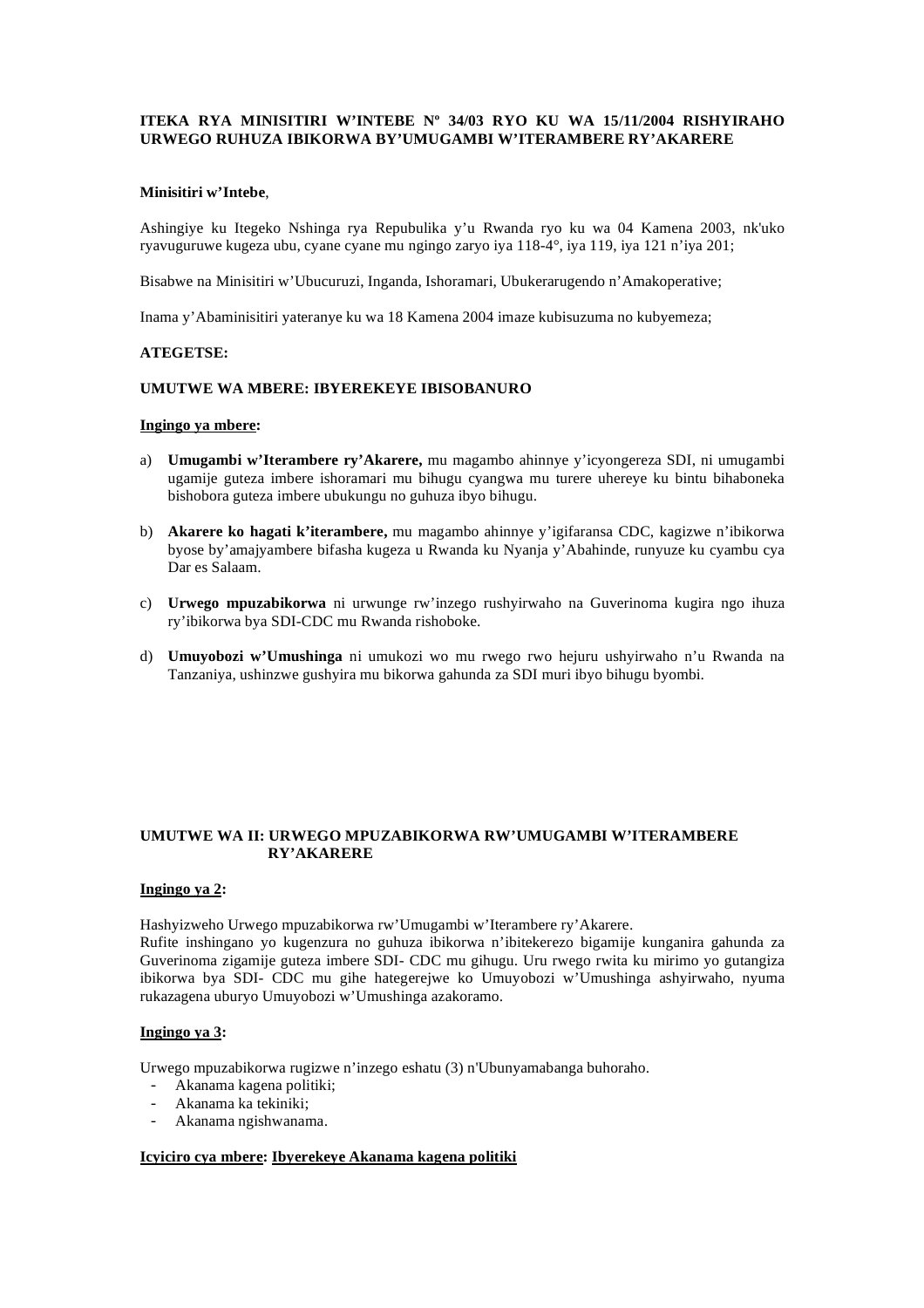## **Ingingo ya 4**:

Akanama kagena politiki kagizwe na Minisitiri ugenwa na Minisitiri w'Intebe kugira ngo ahuze ibikorwa bya gahunda za SDI mu gihugu. Yitwa Minisitiri ureberera urwo rwego.

## **Ingingo ya 5:**

Minisitiri ureberera Urwego afite inshingano zikurikira:

- 1° Kumenyekanisha SDI imbere mu gihugu no hanze yacyo;
- 2° Kunoza imikoranire ya gahunda za SDI n'izindi gahunda za Guverinoma;
- 3° Gushishikariza abashoramari bo mu gihugu no hanze yacyo gahunda za SDI;
- 4° Kwegeranya ibikenewe byose kugira ngo byorohereze iterambere rya SDI mu gihugu;
- 5° Gutangariza Inama y'Abaminisitiri, byibura kabiri mu mwaka, uko gahunda za SDI zishyirwa mu bikorwa.

## **Icyiciro cya 2: Ibyerekeye Akanama ka Tekiniki**

## **Ingingo ya 6:**

Akanama ka Tekiniki kagizwe n'abantu bakurikira:

- a) Uhagarariye Banki y'Amajyamabere y'u Rwanda (BRD) ;
- b) Uhagarariye Ofisi y'Ubukerarugendo na Pariki Nasiyonali mu Rwanda (ORTPN);
- c) Uhagarariye Minisiteri ifite Ibikorwa Remezo mu nshingano zayo;
- d) Uhagarariye Minisiteri ifite Ubukerarugendo mu nshingano zayo;
- e) Uhagarariye Perezidansi ya Repubulika;
- f) Uhagarariye Ibiro Bikuru by'Ishoramari rya Leta n'Inkunga Ituruka Hanze y'Igihugu (CEPEX);
- g) Uhagarariye Ikigo cy'Igihugu gishinzwe Guteza Imbere Ishoramari n'Ibicuruzwa byoherezwa mu Mahanga (RIEPA);
- h) Uhagarariye Urugaga Nyarwanda rw'Abikorera ku Giti cyabo (RPSF).

Banki y'Amajyambere y'u Rwanda ishinzwe Ubuyobozi bw'aka kanama, naho Ofisi y'Ubukerarugendo na Pariki Nasiyonali mu Rwanda ikayungiriza.

## **Ingingo ya 7:**

Akanama ka Tekiniki gashinzwe gukurikirana ibikorwa byose bya ngombwa kugira ngo gahunda za SDI zitungane; gafite by'umwihariko inshingano zikurikira:

- 1° Kugenzura buri munsi ibikorwa by'umushinga ;
- 2° Kuba umuhuza w'inzego no gufasha Umuyobozi w'umushinga mu nshingano ze ;
- 3° Gushyikiriza akanama gahuza za Minisiteri icyegeranyo cy'ibikorwa bya buri gihembwe, kagategura buri mezi atandatu (6) imbanziriza-mushinga y'ibitangarizwa Inama y'Abaminisitiri na Minisitiri ureberera Urwego;
- 4° Gutegura buri mwaka inama ihuza ibihugu kugira ngo bisuzume ibyagezweho na gahunda za SDI no gutanga ibyifuzo.

## **Icyiciro cya 3: Akanama Ngishwanama**

## **Ingingo ya 8:**

Akanama Ngishwanama ni akanama gahuza za Minisiteri, kagizwe n'aba bakurikira:

- a) Abanyamabanga Bakuru ba Minisiteri bireba ari zo: Minisiteri ifite Ubukerarugendo mu nshingano zayo, Minisiteri ifite Ibikorwa Remezo mu nshingano zayo, Minisiteri ifite Ububanyi n'Amahanga n'Ubutwererane mu nshingano zayo, Minisiteri ifite Imari n'Igenamigambi mu nshingano zayo na Minisiteri ifite Ibidukukije mu nshingano zayo;
- b) Umuyobozi w'Umujyi wa Kigali n'Abakuru b'Intara barebwa na gahunda za SDI;
- c) Uhagarariye Perezidansi ya Repubulika ;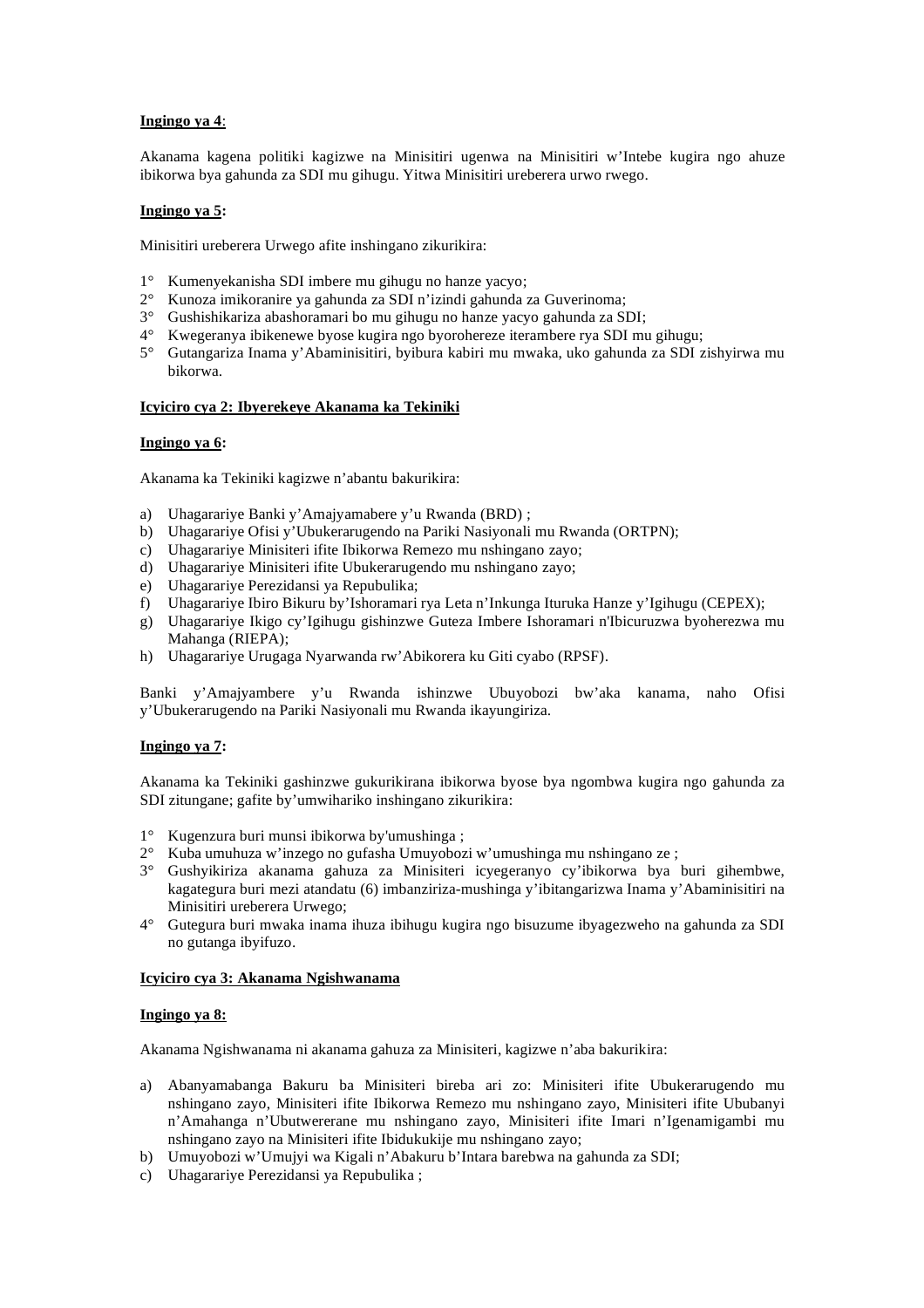- d) Uhagarariye Serivisi za Minisitiri w'Intebe;
- e) Umuyobozi Mukuru w'Ikigo cy'Igihugu gishinzwe Guteza Imbere Ishoramari n'Ibicuruzwa byoherezwa mu Mahanga (RIEPA);
- f) Perezida w'Urugaga Nyarwanda rw'Abikorera ku giti cyabo (RPSF).

Aka kanama kayoborwa na Minisitiri ureberera Urwego yungirijwe n'Umunyamabanga Mukuru muri Minisiteri ifite ubukerarugendo mu nshingano zayo. Perezida w'aka kanama afite ububasha bwo kwinjiza undi muntu mu kanama ako ari ko kose mu tugize urwego mpuzabikorwa.

## **Ingingo ya 9**:

Inshingano z'akanama gahuza za Minisiteri ni izi zikurikira:

- 1° Kuba umuhuza hagati y'akanama ka tekiniki n'akanama gashinzwe kugena politiki;
- 2° Gushyiraho umurongo akanama ka tekiniki kagenderaho, kugenzura ibikorwa no kwemeza ibyifuzo by'ako kanama;
- 3° Gutegura inyandikomvugo z'inama zako zishyikirizwa Minisitiri w'Intebe, inzego zose zivugwa mu ngingo ya gatatu zikabimenyeshwa.

Akanama gahuza za Minisiteri gaterana byibura inshuro imwe mu gihembwe.

#### **Icyiciro cya 4: Ibyerekeye Ubunyamabanga buhoraho**

#### **Ingingo ya 10:**

Banki y'Amajyambere y'u Rwanda (BRD) izakora ibirebana n'Ubunyamabanga bw'Urwego mpuzabikorwa rw'igihugu, ifatanyije n'Umuyobozi w'Umushinga. Kubera iyo mpamvu, BRD ni rwo rwego ruzahuza ibikorwa mu Rwanda.

#### **UMUTWE WA III: IBYEREKEYE INGINGO ZISOZA**

#### **Ingingo ya 11:**

Ingingo z'amategeko yose abanziriza iri kandi zinyuranye naryo zivanyweho.

## **Ingingo ya 12:**

Iri teka ritangira gukurikizwa umunsi ritangarijweho mu Igazeti ya Leta ya Repubulika y'u Rwanda.

*Kigali, ku wa 15/11/2004* 

#### **Minisitiri w'Intebe**

# **MAKUZA Bernard**

**(sé)** 

# Minisitiri w'Ubucuruzi, Inganda, Ishoramari, Ubukerarugendo n'Amakoperative **Prof. NSHUTI Manasseh**

**(sé)** 

Minisitiri w'Ibikorwa Remezo **BIZIMANA Evariste (sé)** 

#### Minisitiri w'Imari n'Igenamigambi **Dr. KABERUKA Donald (sé)**

Minisitiri w'Ubutegetsi bw'Igihugu, Amajyambere Rusange n'Imibereho Myiza y'Abaturage **MUSONI Protais**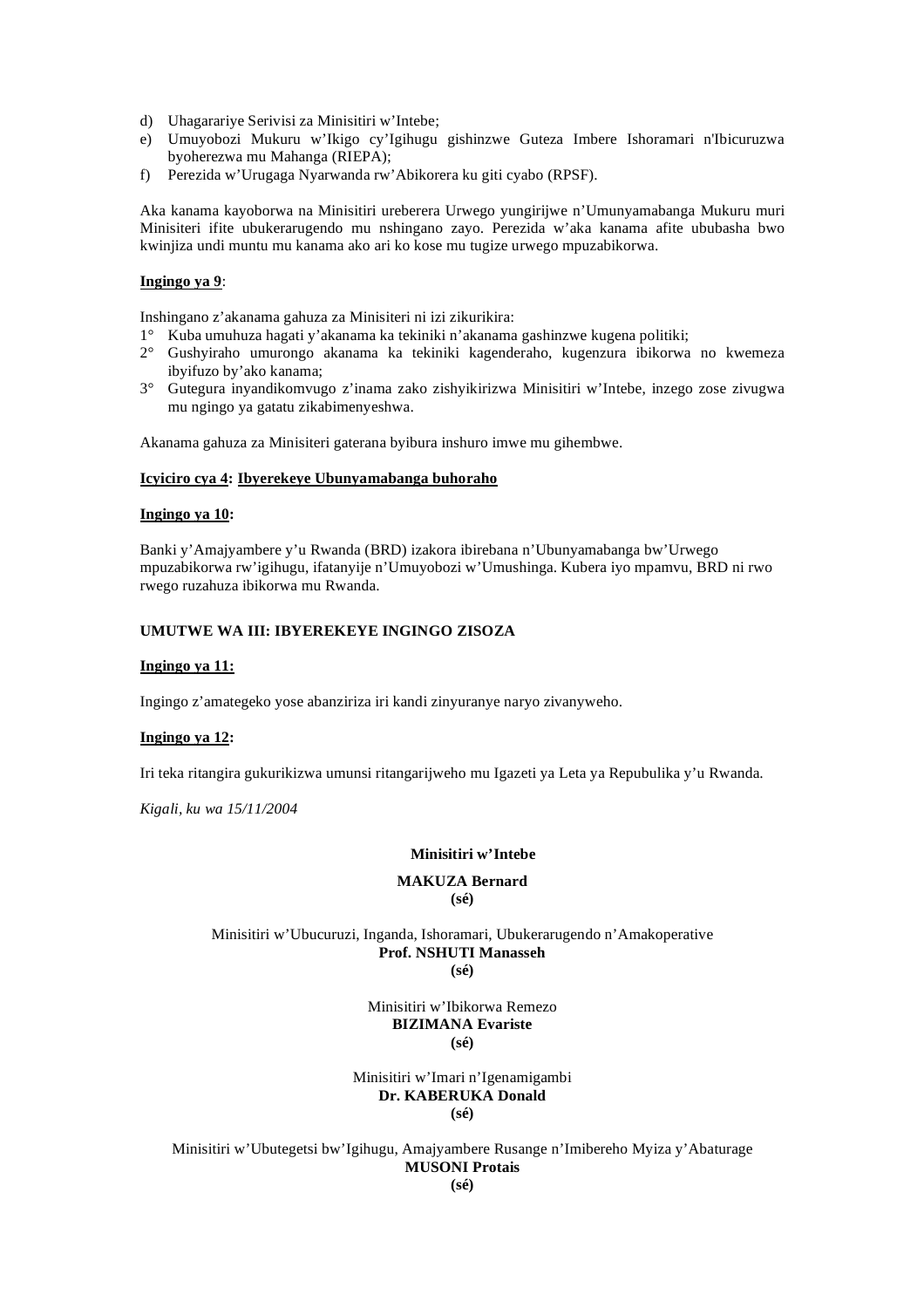#### Minisitiri w'Ubutaka, Ibidukikije, Amashyamba, Amazi n'Umutungo Kamere **MUGOREWERA Drocella (sé)**

Minisitiri w'Ububanyi n'Amahanga n'Ubutwererane **Dr. MURIGANDE Charles (sé)** 

## **Bibonywe kandi bishyizweho Ikirango cya Repubulika:**  Minisitiri w'Ubutabera **MUKABAGWIZA Edda (sé)**

## **PRIME MINISTER'S ORDER Nº 34/03 OF 15/11/2004 ESTABLISHING THE COORDINATION STRUCTURE ON SPATIAL DEVELOPMENT INITIATIVE**

#### **The Prime Minister**,

Given the Constitution of the Republic of Rwanda of 04 June 2003, as amended to date, especially in its articles 118-4°, 119, 121 and 201;

On proposal by the Minister of Commerce, Industry, Investment Promotion, Tourism and Cooperatives;

After consideration and approval by Cabinet, meeting in its session of 18 June 2004;

#### **ORDERS:**

#### **CHAPTER ONE: DEFINITIONS**

#### **Article One:**

- a) **Spatial Development Initiative** (**SDI**), is an integrated planning tool aimed at promoting investments based on sectors of the country with high potential for economic growth and on regional integration.
- b) **Central Development Corridor** (CDC) means all regions with development activities that facilitate the link from Rwanda to the Indian Ocean through the port of Dar- es- Salaam.
- c) **Coordination structure** means the mechanism of the Government designated to perform the coordination functions of the SDI-CDC implementation in Rwanda.
- d) The **Project Manager** will be a highly qualified professional recruited by Rwanda and Tanzania to operationalize SDI programmes in both countries.

#### **CHAPTER II: COORDINATION STRUCTURE**

#### **Article 2:**

It is hereby established a Coordination Structure on Spatial Development Initiative.

The coordination structure shall have the overall responsibility to co-ordinate all activities and initiatives aimed at facilitating the Government efforts to develop SDI in the country. The structure shall ensure a smooth transition of the SDI-CDC activities until a Project Manager is nominated and after which provide a structure within which the Project Manager will operate.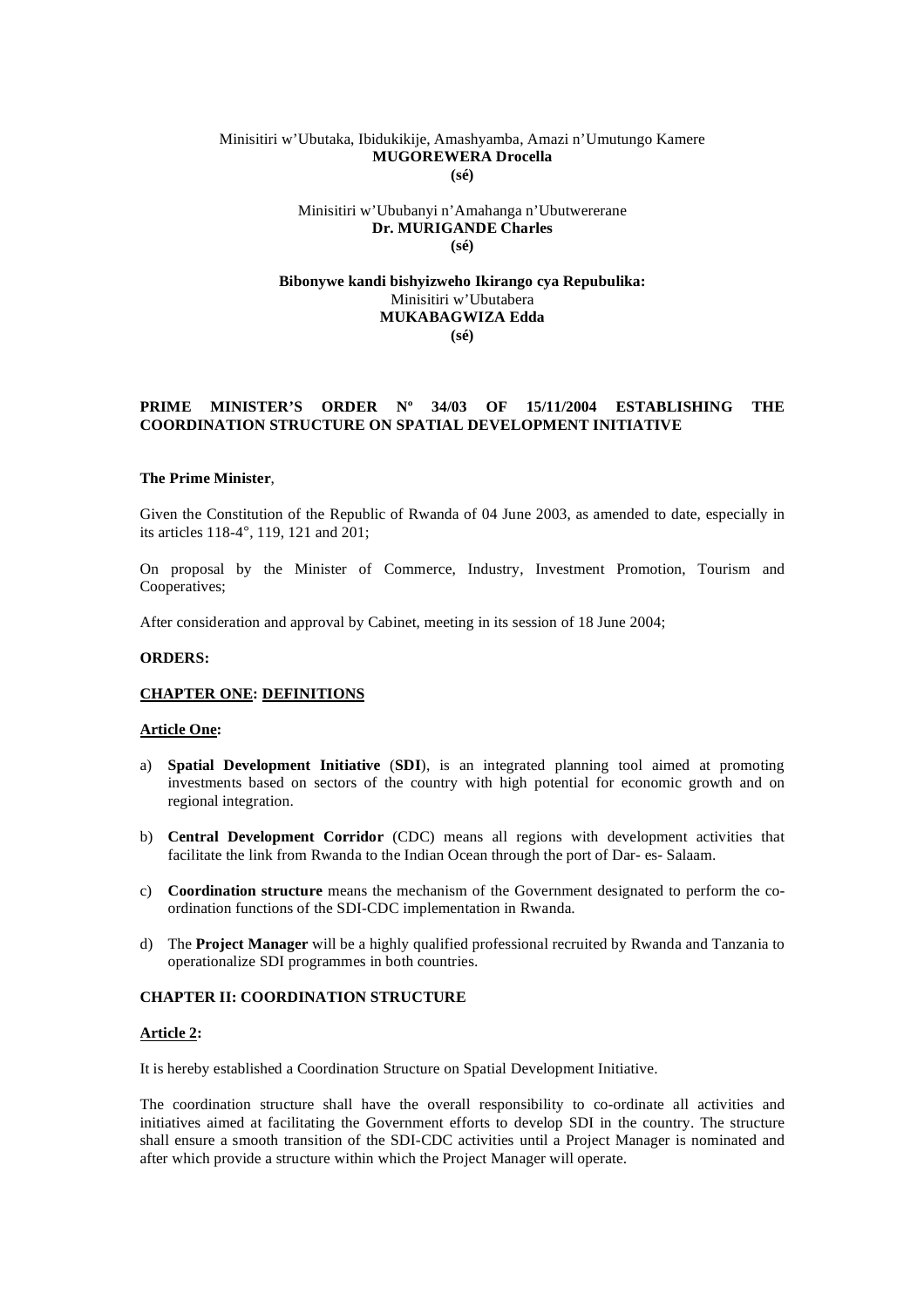## **Article 3:**

The coordination structure shall comprise three organs and a Permanent Secretariat:

- The Policy Organ;
- The Technical Committee;
- The Advisory Organ.

## *Section one: The Policy Organ*

## **Article 4:**

The Policy Organ shall be the Minister designated by Prime Minister for coordinating the SDI programmes in the country. He shall be Champion Minister.

## **Article 5:**

The Champion Minister shall be responsible for the following:

- 1° Promoting SDI both locally and internationally;
- 2° Ensuring coherence of the SDI programmes with other Government programmes;
- 3° Mobilising investors from both local and international levels towards SDI programmes in the country;
- 4° Mobilising resources required to facilitate the development of SDI in the country;
- 5° Reporting to the Cabinet on the progress of SDI programmes at least twice a year.

## **Section 2: The Technical Committee**

## **Article 6:**

The Technical Committee shall be constituted as follows:

- a) A representative from Rwanda Development Bank (BRD);
- b) A representative from Rwanda Office of Tourism and National Parks (ORTPN);
- c) A representative from the Ministry having Infrastructure in its remit;
- d) A representative from the Ministry having tourism in its remit;
- e) A representative from the Office of the President;
- f) A representative from the Central Public Investments and External Finance Bureau (CEPEX);
- g) A representative from the Rwanda Investment and Export Promotion Agency (RIEPA);
- h) A representative from the Rwanda Private Sector Federation (RPSF).

The Rwanda Development Bank shall be the chair of this committee and be assisted by the Rwanda Office of Tourism and National Parks.

## **Article 7:**

The Technical Committee is responsible for implementing all activities necessary to operationnalise the SDI programmes and will have the following specific responsibilities:

- 1° To supervise the day- to- day activities of the project;
- 2° To link with other departments and assist the project manager in executing his tasks effectively;
- 3° To submit to the inter-ministerial committee a quarterly report and to prepare a draft note for the Champion Minister to present to the Cabinet every six months;
- 4° To organise an annual inter-state progress review meeting on SDI and to formulate recommendations.

## **Section 3: The Advisory Organ**

## **Article 8:**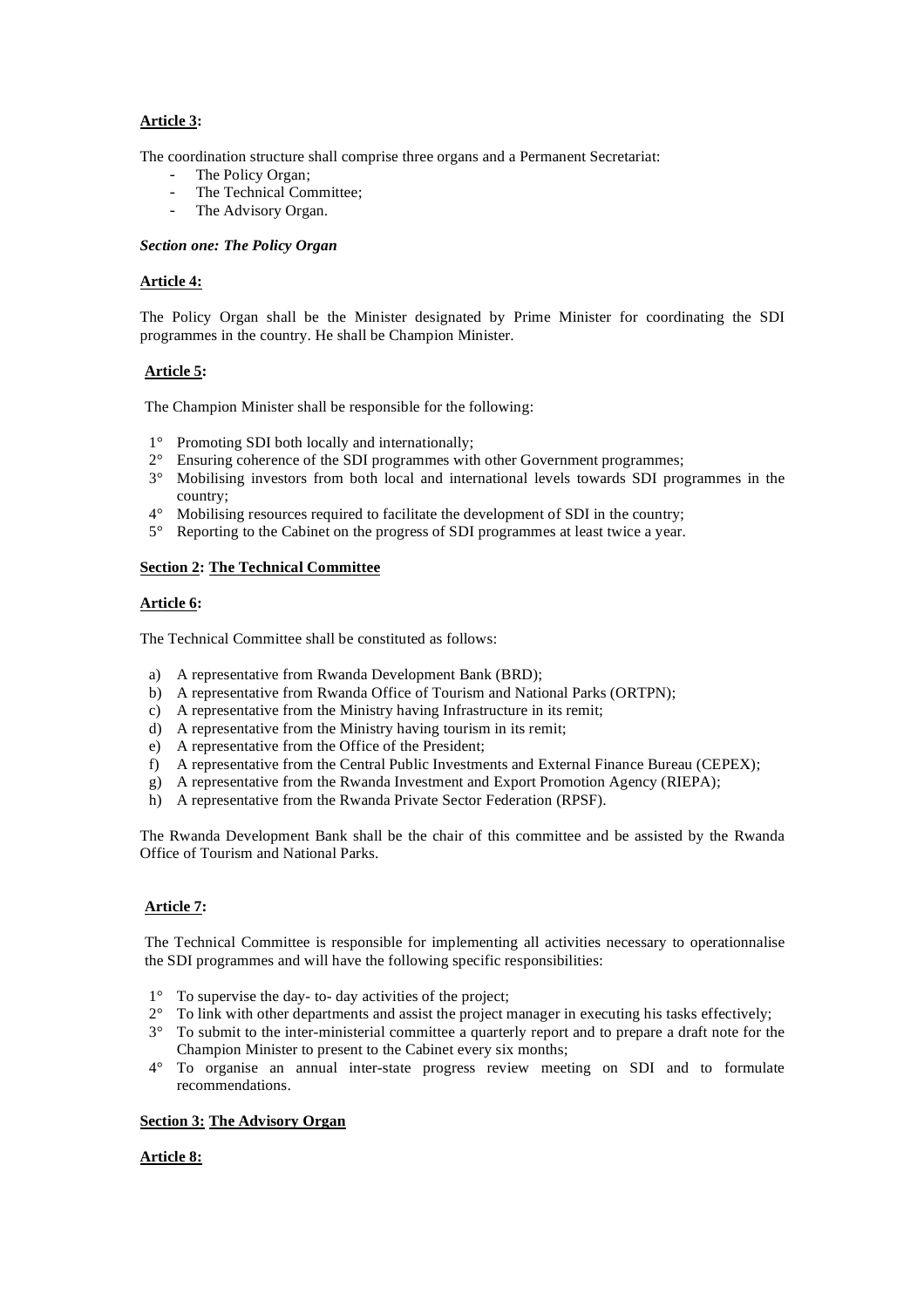The Advisory Organ shall be an inter-ministerial committee constituted as follows:

- a) Secretaries General from the relevant ministries: the Ministry having Tourism in its attributions, the Ministry having Infrastructure in its attributions, the Ministry having Foreign Affairs and Cooperation in its attributions, the Ministry having Finance and Economic Planning in its attributions, and the Ministry having Environment in its attributions;
- b) The Mayor of Kigali City and the Prefets of the Provinces concerned with SDI;
- c) A representative from the Office of the President;
- d) A representative from the Office of the Prime Minister;
- e) The Director General of Rwanda Investment and Export Promotion Agency (RIEPA);
- f) The Chairman of Rwanda Private Sector Federation (RPSF).

The chair to this committee shall be assumed by the Champion Minister and the Vice chair by the Secretary General in the Ministry having Tourism in its remit. The chair shall have the powers to appoint any other member to either of the committees in the coordination structure as shall be deemed necessary.

## **Article 9**:

The inter-ministerial committee shall be responsible for the following:

- 1° To liaise the technical committee with the policy organ;
- 2° To provide guidance to the technical committee, control its activities as well as approve their proposals;
- <sup>3°</sup> To take the minutes of the sitting that will be sent to the Prime Minister and copied to the relevant institutions referenced in article three (3).

The inter- ministerial committee shall sit at least on a quarterly basis.

## **Section 4: The Permanent Secretariat**

## **Article 10:**

The Rwanda Development Bank (BRD) shall chair the Permanent Secretariat and will be assisted by the Project Manager. Consequent to that, the BRD shall be the contact organ in Rwanda.

## **CHAPTER III: FINAL PROVISIONS**

## **Article 11**:

All prior provisions contrary to this Order are hereby repealed.

## **Article 12:**

This Order comes into force on the date of its publication in the Official Gazette of the Republic of Rwanda.

#### **Kigali, on 15/11/2004.**

## **The Prime Minister**  Bernard MAKUZA **(sé)**

The Minister of Commerce, Industry, Investment Promotion, Tourism and Cooperatives **Prof. NSHUTI Manasseh** 

**(sé)** 

The Minister of Infrastructure **BIZIMANA Evariste (sé)**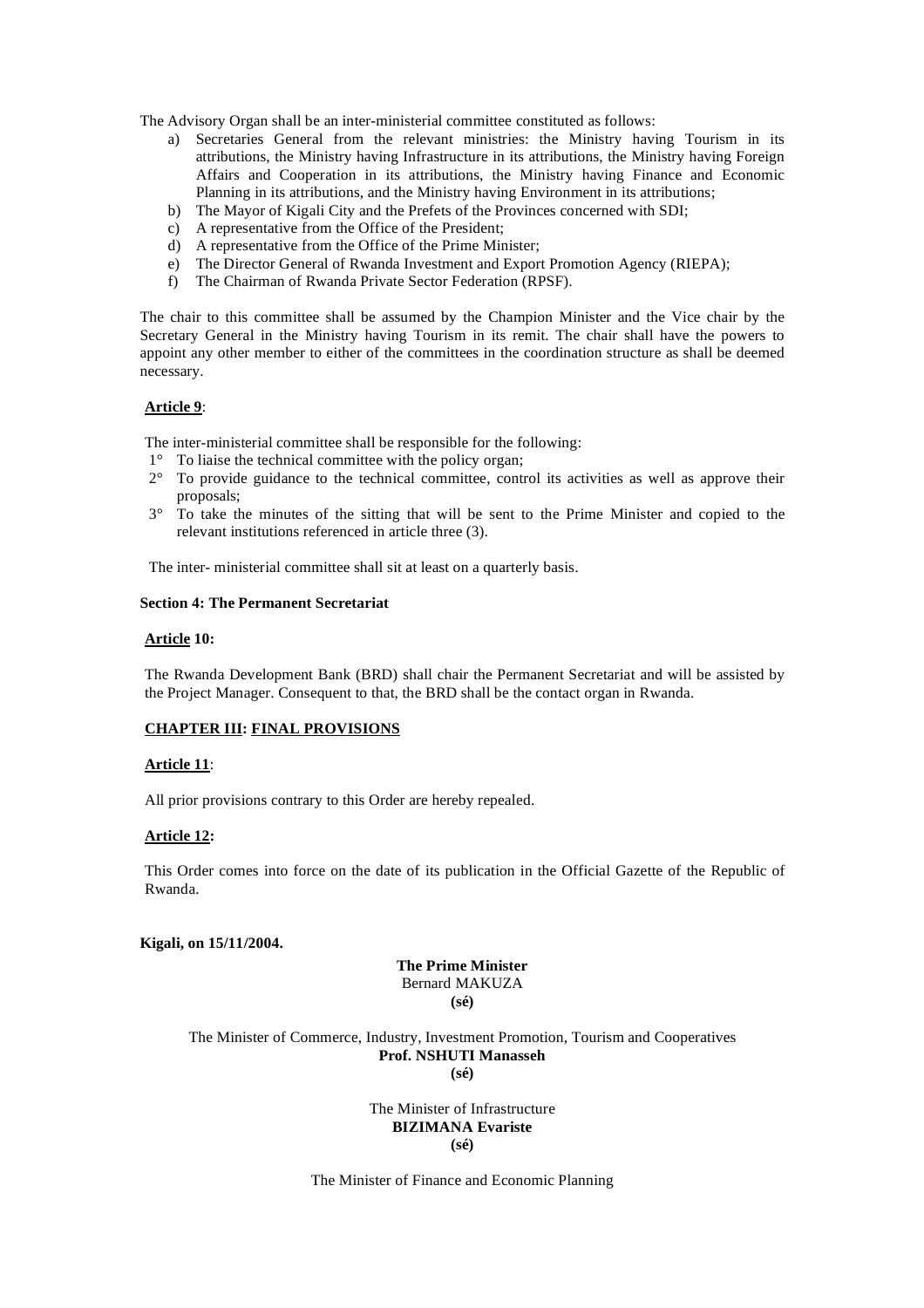## **Dr. KABERUKA Donald (sé)**

## Minister of Local Government, Community Development and Social Affairs **MUSONI Protais (sé)**

#### The Minister of Lands, Environment, Forest, Water and Natural Resources **MUGOREWERA Drocella (sé)**

The Minister of Foreign Affairs and Cooperation **Dr. MURIGANDE Charles (sé)** 

**Seen and sealed with the Seal of the Republic:**  The Minister of Justice **MUKABAGWIZA Edda (sé)** 

## **ARRETE DU PREMIER MINISTRE Nº 34/03 DU 15/11/2004 INSTITUANT LA STRUCTURE DE COORDINATION DE L'INITIATIVE DE DEVELOPPEMENT SPATIAL**

#### **Le Premier Ministre**,

Vu la Constitution de la République du Rwanda du 04 juin 2003, telle que révisée à ce jour, spécialement en ses articles 118-4°, 119, 121 et 201;

Sur proposition du Ministre du Commerce, de l'Industrie, de la Promotion des Investissements, du Tourisme et des Coopératives;

Après examen et adoption par le Conseil des Ministres en sa séance du 18 juin 2004;

#### **ARRETE :**

## *CHAPITRE PREMIER : DES DEFINITIONS*

#### **Article premier :**

e) **L'Initiative de Développement Spatial**, (**IDS),** vise la promotion des investissements dans le pays à travers une approche sectorielle basée sur les potentialités de grande croissance économique et d'intégration régionale.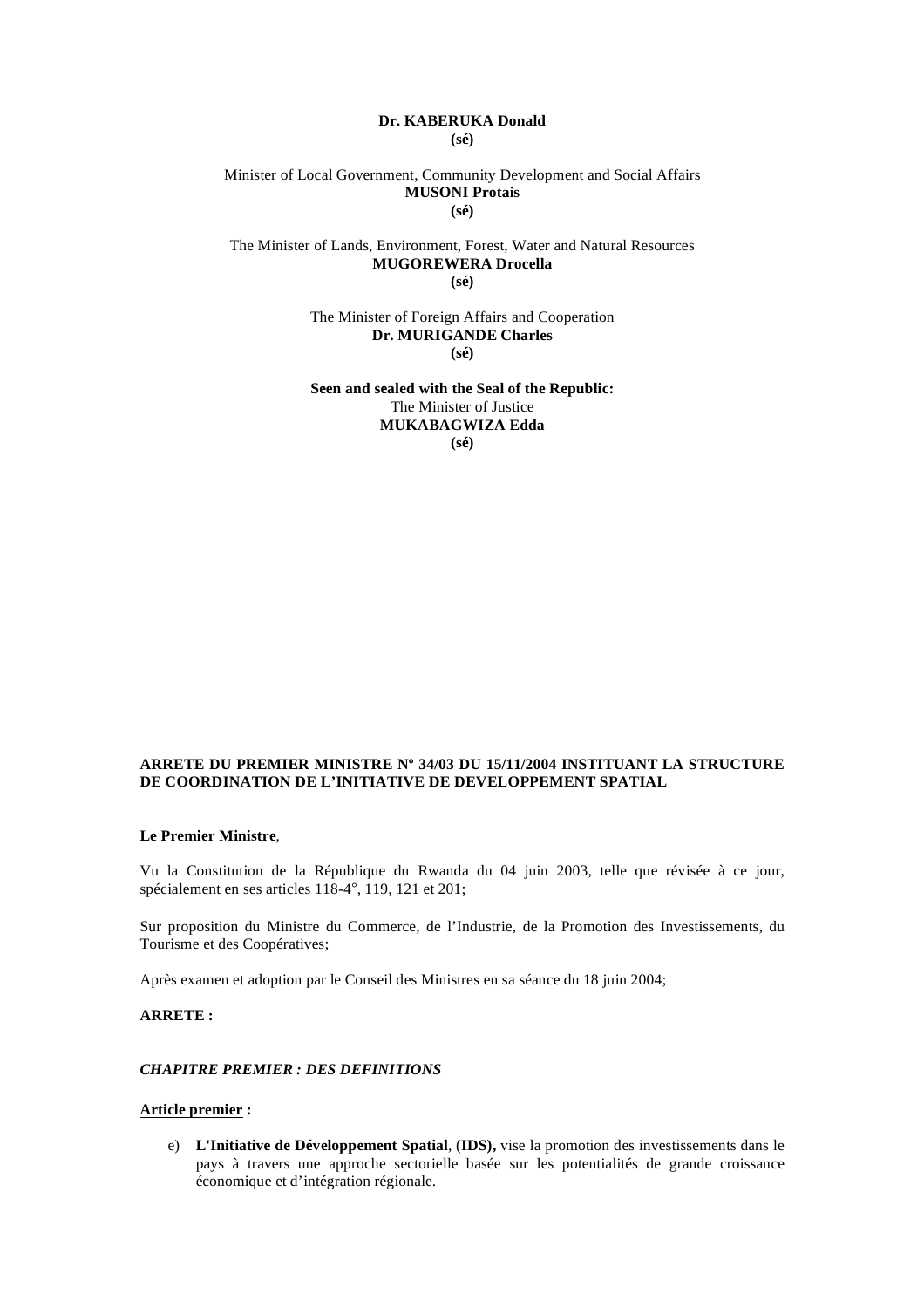- f) **Le Corridor de Développement Central**, en abrégé CDC, constitue l'ensemble des actions de développement qui facilitent l'accès du Rwanda à l'Océan Indien via le port de Dar es Salaam.
- g) **La structure de coordination** est le mécanisme que le Gouvernement crée pour coordonner les activités de mise en œuvre de IDS-CDC au Rwanda.
- h) **Le directeur du projet** est un professionnel hautement qualifié qui sera recruté par le Rwanda et la Tanzanie pour opérationnaliser les programmes IDS dans les deux pays.

## **CHAPITRE II : DE LA STRUCTURE DE COORDINATION**

## **Article 2 :**

Il est créé une structure de coordination de l'Initiative de Développement Spatial.

La structure de coordination aura la responsabilité de superviser et de coordonner toutes les activités et initiatives visant à faciliter les efforts du Gouvernement pour développer l'IDS-CDC dans le pays. La structure assumera les travaux préparatoires de l'IDS- CDC, en attendant que le directeur du projet soit nommé. Elle lui servira de structure de travail.

## **Article 3 :**

La structure de coordination comprend 3 organes et un secrétariat permanent :

- L'organe d'élaboration des politiques ;
- Le comité technique
- L'organe consultatif.

## **Section Première : De l'organe d'élaboration des politiques**

## **Article 4 :**

L'organe d'élaboration des politiques est constitué du Ministre désigné par le Premier Ministre pour assurer la coordination des programmes IDS dans le pays. C'est le Ministre responsable de l'IDS.

## **Article 5 :**

Le Ministre responsable de l'IDS est notamment chargé de:

- 6° Promouvoir l'IDS au niveau national et international ;
- 7° Assurer la cohérence entre les programmes de l'IDS et les autres programmes du Gouvernement ;
- 8° Mobiliser des investisseurs aux niveaux national et international pour les programmes IDS dans le pays ;
- 9° Mobiliser les ressources requises pour faciliter le développement de l' IDS dans le pays ;
- 10° Présenter au Conseil des Ministres, au moins 2 fois par an, l'évolution d'exécution des programmes de l'IDS.

#### **Section 2 : Du Comité technique**

#### **Article 6:**

Le comité technique est composé des personnes suivantes :

- i) Un représentant de la Banque Rwandaise de Développement (BRD)
- j) Un représentant de l'Office Rwandais du Tourisme et des Parcs Nationaux (ORTPN)
- k) Un représentant du Ministère ayant les infrastructures dans ses attributions ;
- l) Un représentant du Ministère ayant le tourisme dans ses attributions;
- m) Un représentant de la Présidence de la République ;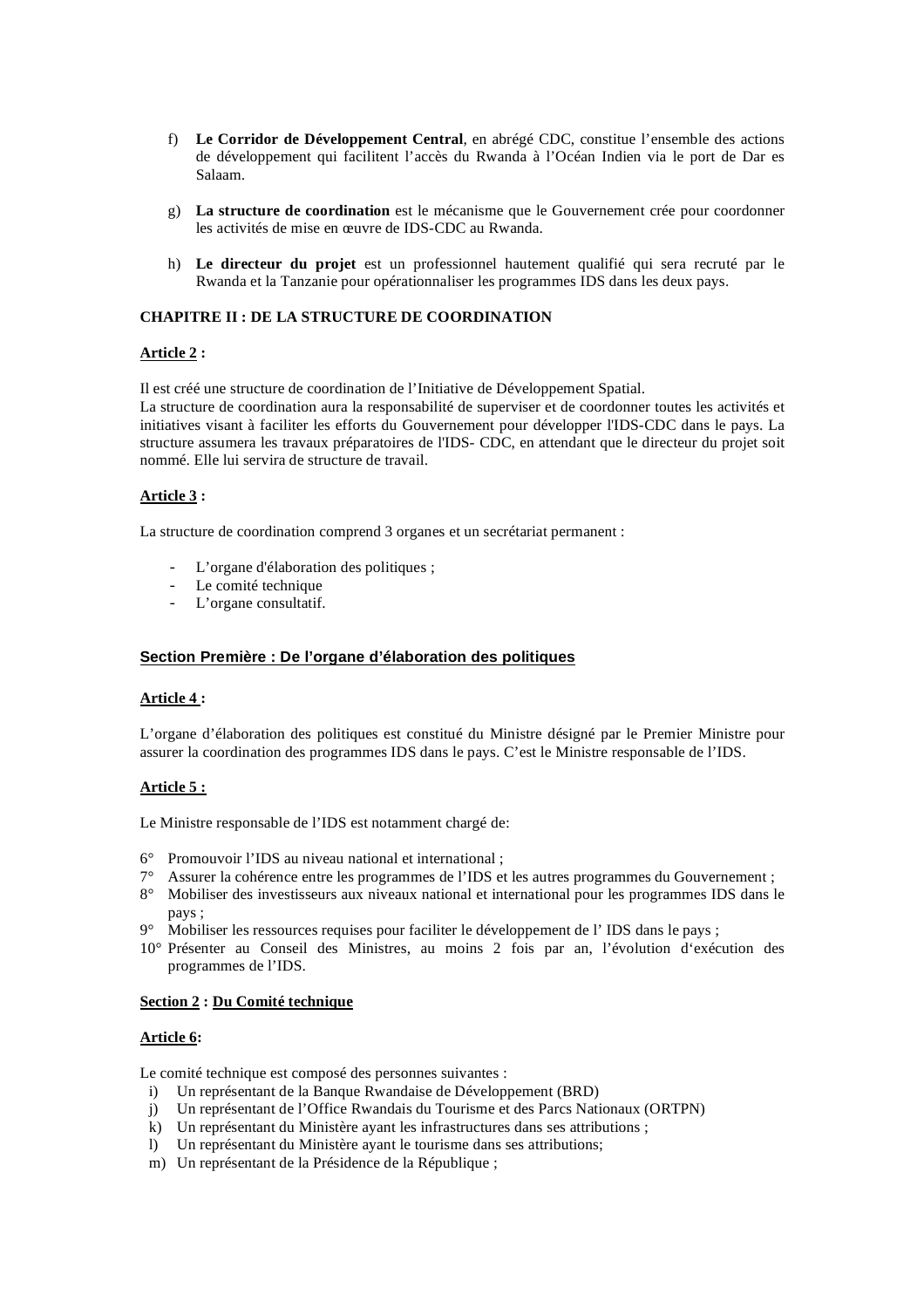- n) Un représentant du Bureau Central des Investissements Publics et des Financements Extérieurs (CEPEX) ;
- o) Un représentant de l'Office Rwandais pour la Promotion des Investissements et des Exportations (ORPIE) ;
- p) Un représentant de la Fédération Rwandaise du Secteur Privé (FRSP) ;

La Banque Rwandaise de Développement assurera la présidence de ce comité et l'Office Rwandais du Tourisme et des Parcs Nationaux, la vice-présidence.

## **Article 7 :**

Le comité technique est responsable de l'exécution de toutes les activités nécessaires pour mettre sur pied les programmes de l'IDS. Il sera en charge des tâches spécifiques suivantes :

- 5° Assumer la responsabilité de supervision des activités courantes du projet ;
- 6° Assurer la liaison avec d'autres départements afin de faciliter l'exécution de la mission du Directeur de projet ;
- 7° Présenter au comité interministériel un rapport trimestriel d'activités et préparer tous les six mois un projet de note d'information qui sera présenté au Conseil des Ministres par le Ministre responsable de l'IDS ;
- 8° Organiser sur une base annuelle, une réunion Inter- Etats pour évaluer les réalisations du programme IDS et formuler des recommandations.

## **Section 3: De l'organe consultatif**

## **Article 8:**

L'organe consultatif sera constitué par le comité interministériel composé :

- g) des Secrétaires Généraux aux Ministères concernés à savoir : le Ministère ayant le tourisme dans ses attributions, le Ministère ayant les infrastructures dans ses attributions, le Ministère ayant les affaires étrangères et la coopération dans ses attributions, le Ministère ayant les finances et la planification économique dans ses attributions et le Ministère ayant l'environnement dans ses attributions ;
- h) du Maire de la Ville de Kigali et des Préfets des provinces concernées par les programmes IDS ;
- i) d'un représentant de la Présidence de la République ;
- j) d'un représentant des Services du Premier Ministre ;
- k) du Directeur Général de l'Office Rwandais pour la Promotion des Investissements et des Exportations (ORPIE);
- l) du Président de la Fédération Rwandaise du Secteur Privé (FRSP).

La présidence de ce comité sera assurée par le Ministre responsable de l'IDS et la vice-présidence par le Secrétaire Général du Ministère ayant le Tourisme dans ses attributions. Le président pourra nommer un autre membre indispensable dans les différents comités de la structure de coordination.

## **Article 9 :**

Le comité inter-ministériel a les responsabilités suivantes :

- 4° Assurer la liaison entre le comité technique et les organes d'élaboration des politiques ;
- 5° Donner des orientations au comité technique, contrôler ses activités et approuver ses propositions ;
- 6° Préparer les comptes-rendus des réunions qui seront adressés au Premier Ministre avec copies à toutes les Institutions concernées telles que mentionnées aux articles 3 et 4.

Le Comité inter- ministériel siègera au moins une fois le trimestre

#### **Section 4: Du Secrétariat Permanent**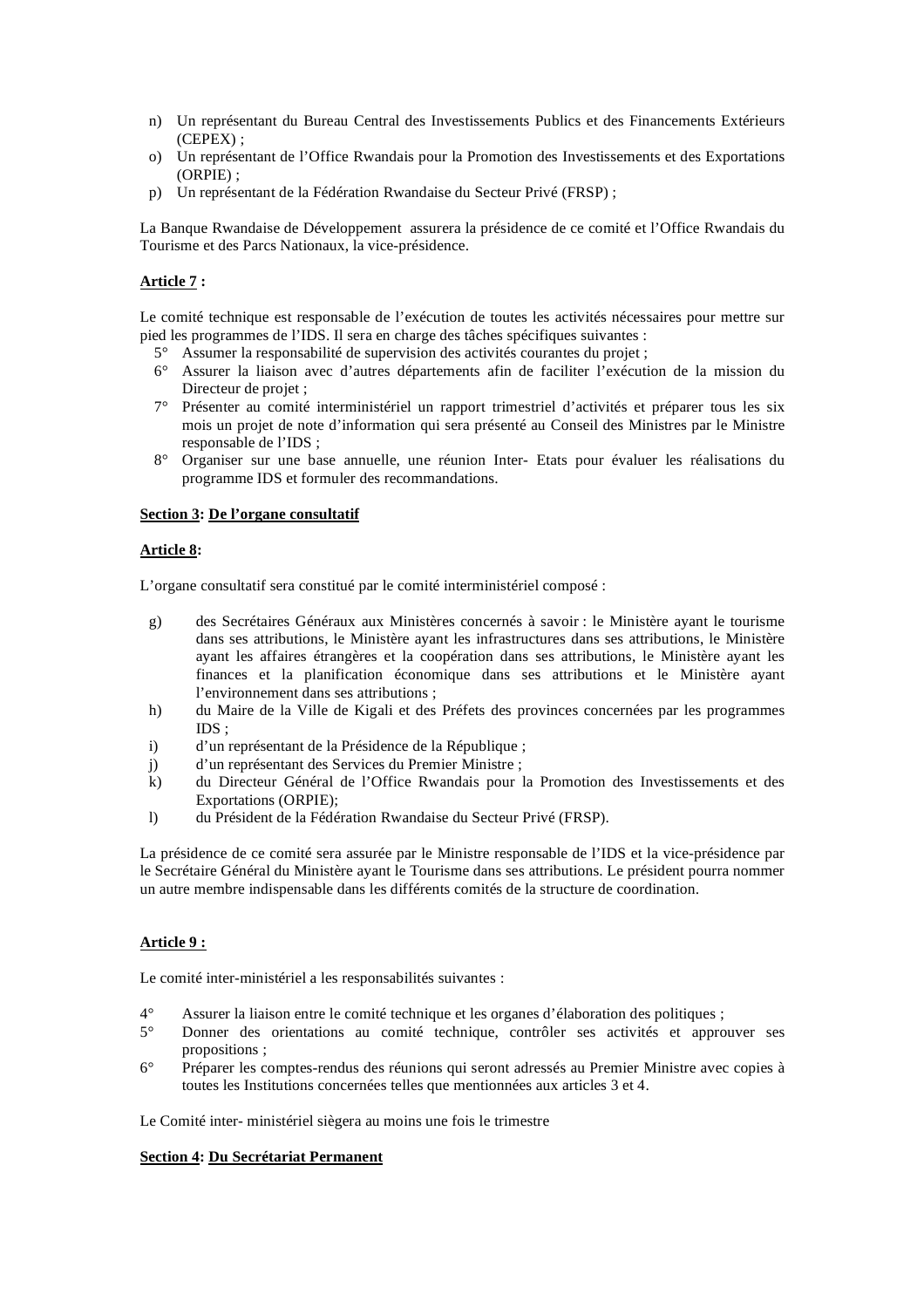## **Article 10 :**

La Banque Rwandaise de Développement (BRD) assurera le Secrétariat Permanent et sera assistée par

le Directeur du projet. A cet effet, la BRD sera l'organe de contact au Rwanda.

## **CHAPITRE III : DES DISPOSITIONS FINALES**

## **Article 11:**

Toutes les dispositions antérieures contraires au présent arrêté sont abrogées.

## **Article 12:**

Le présent arrêté entre en vigueur le jour de sa publication au Journal Officiel de la République du Rwanda.

*Kigali, le 15/11/2004.* 

## Le Premier Ministre **MAKUZA Bernard (sé)**

Le Ministre du Commerce, de l'Industrie, de la Promotion des Investissements, du Tourisme et des Coopératives **Prof. NSHUTI Manasseh (sé)** 

# Le Ministre des Infrastructures **BIZIMANA Evariste (sé)**

#### Le Ministre des Finances et de la Planification Economique **Dr. KABERUKA Donald (sé)**

Le Ministre de l'Administration Locale, du Développement Communautaire et des Affaires Sociales **MUSONI Protais (sé)** 

Le Ministre des Terres, de l'Environnement, des Forêts, de l'Eau et de Ressources Naturelles **MUGOREWERA Drocella (sé)**

Le Ministre des Affaires Etrangères et de la Coopération **Dr. MURIGANDE Charles (sé)** 

> **Vu et scellé du Sceau de la République :**  Le Ministre de la Justice **MUKABAGWIZA Edda (sé)**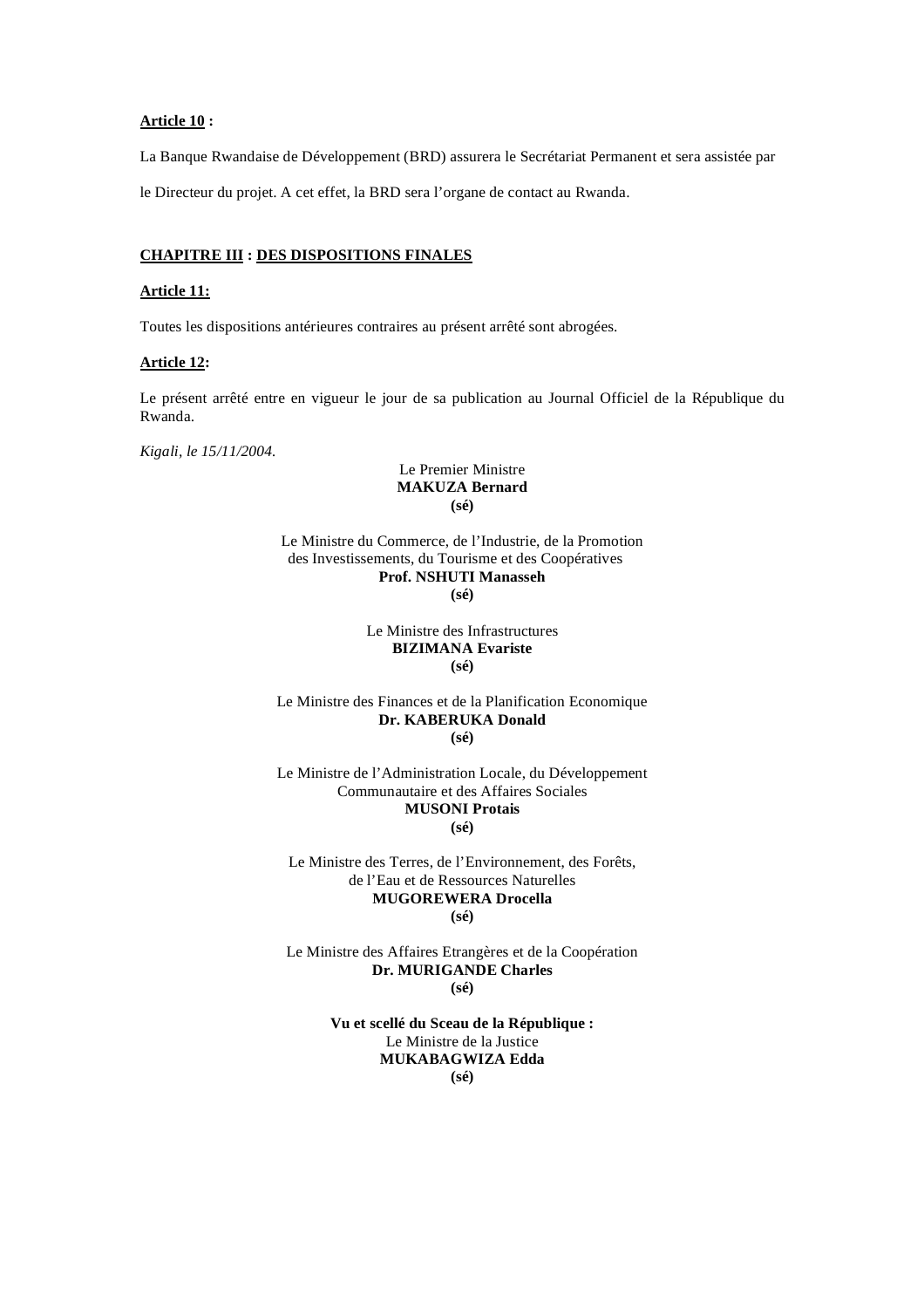## **AMABWIRIZA N° 01/2004 Y'IKIGO GITSURA UBUZIRANENGE AREBANA N'ITANGWA RY'ICYEMEZO CY'UBUZIRANENGE CY'IBICURUZWA BITUMIZWA MU MAHANGA**

Hashingiwe kw'itegeko  $N^{\circ}$  3/2002 ryo ku wa 19/01/2002 rishyiraho Ikigo cy'Igihugu Gitsura Ubuziranenge cyane cyane mungingo zaryo, iya 3, 4, 21, 26, 27, 30, 31 n'iya 33 zerekeranye n'igurishwa ry'ibicuruzwa bituruka mu mahanga.

Ikigo cy'Igihugu Gitsura Ubuziranenge, gitegetse :

## *UMUTWE WA 1 : INGINGO RUSANGE*

#### **Ingingo ya mbere:**

Buri kintu kivuye mu mahanga kije mu Rwanda kigomba guhabwa icyemezo cy'ubuziranenge bw'ibintu biva mu mahanga.

 Kubera iyo mpamvu, hashyizweho amategeko ngengamikorere agena itangwa ry'icyemezo cy'ubuziranege gisabwa ku bintu bitumizwa mu mahanga kandi azitwa **"**Amategeko ngengamikorere y'igenzura ry'ubuziranenge bw'ibitumizwa mu mahanga"

#### **Ingingo ya 2:**

Niba ntayandi mategeko ngengamikorere ateganijwe ku bundi buryo, amwe mu magambo akoreshwa muri aya mabwiriza afite ibisobanuro bikurikira:

"**Icyemezo cy'ubuziranenge**" bisobanuye icyemezo gitanzwe n'ikigo k'Igihugu gitsura ubuziranenge, cyemeza ko ibicuruzwa bivuye mu mahanga, nkuko biba byasuzumwe, byujuje ibisabwa mu ibwiriza nyarwanda cyangwa mpuzamahanga ariko iri rya nyuma naryo rikaba ryemewe n'ikigo.

"**Itangwa ry'icyemezo cy'ubuziranenge ku bintu byatumijwe mu mahanga**" bisobanuye gufata ibicuruzwa bike bifite ishusho nyakuri y'ibicuruzwa biturutse mu mahanga, bifatiwe aho byinjirira mu Rwanda cyangwa ahandi hemewe nabagenzuzi b' Ikigo k'Igihugu gitsura ubuziranenge cyangwa abandi bagenzuzi badafite aho babogamiye kandi babiherewe ububasha n'iki kigo, bigakurikirwa n'ipimwa n'itangwa ry'icyemezo cyemeza ko byemerewe kwinjira no gucuruzwa mu Rwanda.

"**Icyemezo cy'agateganyo cy'ibyinjira mu Rwanda**" bisobanuye icyemezo gitanzwe n'Ikigo cy'Igihugu Gitsura Ubuziranenge cyemerera umucuruzi wavanye ibicuruzwa hanze kubikura mububiko bw'ikigo gishizwe kwinjiza imisoro n'amahoro, ariko hari ibyo abanje kubahiriza mu gihe hategerejwe icyemezo cy'ubuziranenge gitanzwe n' Ikigo cy'Igihugu Gitsura Ubuziranenge.

"**Abandi badafite aho babogamiye**" bisobanuye ikigo kidafite aho kibogamiye cyaba icya leta cyagwa icyigenga gifite ubushobozi kandi kizewe mu gupima no gutanga ibyemezo by'ubuziranenge bw'ibicuruzwa hakurikijwe amabwiriza nyarwanda, ayo mubindi bihugu cyangwa se amabwiriza mpuzamahanga yemewe n'Ikigo cy'Igihugu Gitsura Ubuziranenge.

#### **Ingingo ya 3**:

Ibicuruzwa byose bishobora kwangirika, bigomba kwerekana itariki byakoreweho n'itariki bitagomba kurenza bikoreshwa.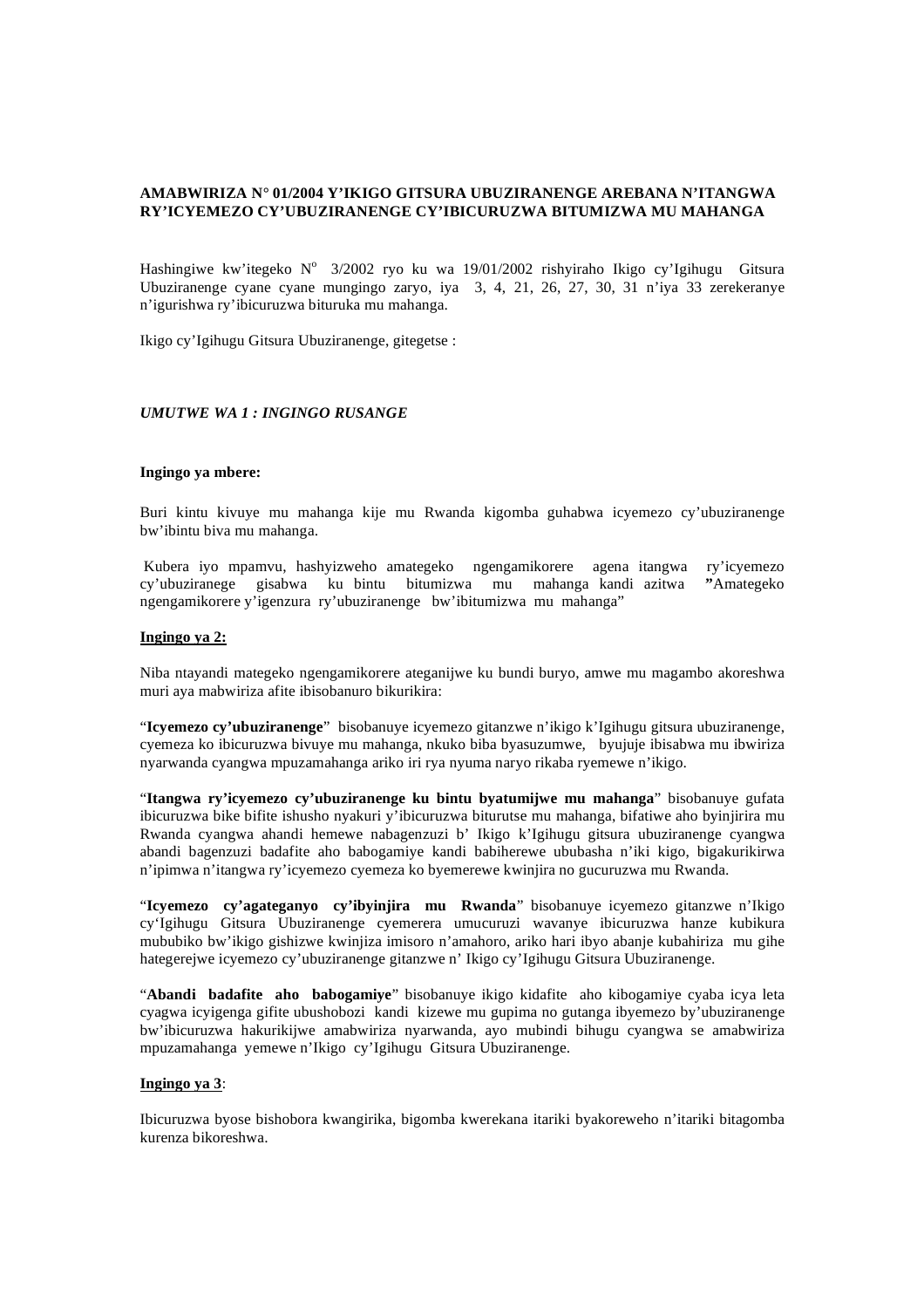Niba cyakora ibintu nkibi bishigaje igihe kiri munsi ya kimwe cya kabiri cy'igihe bitagomba kurenza bikoreshwa, ibiribwa byo ntibigomba kuba munsi ya 65%, ntibyemerewe kwinjira ku masoko yo mu Rwanda.

## **UMUTWE WA 2 : IBIKURIKIZWA**

## **Ingingo ya 4:**

 Umucuruzi wese uvana ibintu mu mahanga bigengwa n'amabwiriza nyarwanda y'ubuziranenge, asabwa nibura hasigaye icyumweru kimwe ngo bigere mu Rwanda, kuzuza impapuro zabigenewe z' Ikigo k'Igihugu gitsura ubuziranenge zo gusaba icyemezo rusange cy'ubuziranenge.

Usaba icyo cyemezo cy'ubuziranenge nkuko biteganyijwe n'aya mategeko ngengamikorere, azatanga kopi eshatu zisaba icyo cyemezo ziherekejwe n'impapuro zikurikira:

- 1. Urutonde rw'ibicuruzwa
- 2. Inyemezabuguzi
- 3. Impapuro ziherekeza ibintu bije mu ndege cyanga mu bwato
- 4. Icyemezo cy'uko byapimwe mu gihugu byaturutsemo.
- 5. Uruhushya rwo gutumiza ibintu mu mahanga rutangwa na minisiteri ubishinzwe ku bicuruzwa bimwe na bimwe.

**Urugero: Imiti y'abantu Amafi Inyama Inyongeramusaruro**  N'ibindi

Ingingo ya 5 :

 Mu gihe ibyo bicuruzwa bigengwa n'amabwiriza y'ubuziranenge nyarwanda bigizwe n'ibiribwa cyangwa ibibikomokaho, icyemezo cy'ipimwa giteganijwe mu ngingo ya 4 igika cya 2 n'icya 4 kigomba kugaragaza ko ibyo biribwa n'ibibikomokaho byemerewe kuribwa mubihugu bikomokamo.

#### **Ingingo ya 6 :**

Ibicuruzwa byose bivuye mu mahanga bigomba gufatwaho bike bigombwa gupimwa n'abakozi babyemerewe b' ikigo k' Igihugu gishinzwe gutsura ubuziranenge, kureba ko byujuje ibisabwa n'amambwiriza nyarwanda, ayo mubindi bihugu cyangwa se amabwiriza mpuzamahanga yemewe n'icyo kigo.

 Bitanyuranyije n'ingingo ya 5 aho amasezerano yasinywe hagati y'ikigo cy'igihugu gishinzwe gutsura ubuziranenge n'Igihugu cyaho ibicuruzwa byavuyemo, cyangwa laboratoire yo mu mahanga yemerewe gukora igenzura mu izina ry' Ikigo k'Igihugu gitsura ubuziranenge kizatanga icyemezo cy'ubuziranege kitagombye gufata ibicuruzwa bike byo kuzapima no kugenzura.

#### **Ingingo ya 7 :**

 Mu gihe igenzura ry'ubuziranege ku bicuruzwa bije mu Rwanda ryakorewe mu mahanga nkuko biteganijwe mungingo 6 igika 2, ikigo gifite uburenganzira bwo kongera gusuzuma bya bicuruzwa bike na nyuma yuko byemererwa kujya kwisoko bitagombye kongera gusuzumwa.

 Iyo ibipimwa byafashwe kubicuruzwa bivuye hanze bigaragaje ko ibisubizo by'ubuziranenge nyakuri bitandukanye n'ibyemezo by'ibipimo byakorewe mu bihugu

byaturutsemo, ibindi bicuruzwa nkabyo bigomba gufatwaho bike byo gupima hatitaweho ibyemezo

byo hanze bibiherekeje.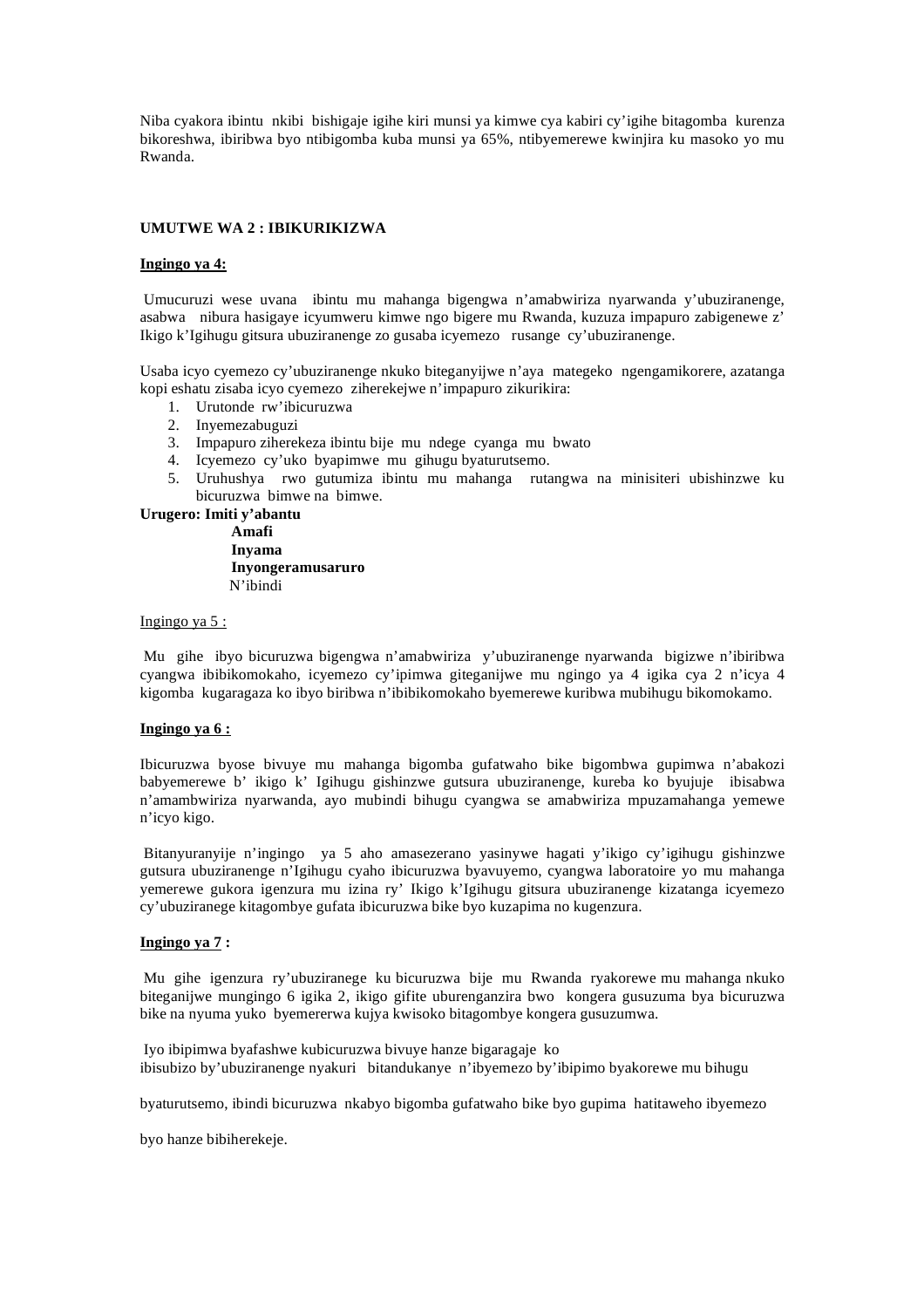Iyo umucuruzi ananirwa gutanga ibyemezo by'ubuziranenge byemewe n'Ikigo k'Igihugu gitsura ubuziranenge amasezerano aba yaragiranywe n'ibigo byombi azaseswa. Ikigo k'Igihugu gitsura ubuziranenge kigombwa kwigenzurira ibicuruzwa ,gufataho bike byo gupima no gusuzuma ibicuruzwa byose biturutse muri icyo gihugu.

## UMUTWE WA 3 : ICYEMEZO CY'UBUZIRANEGE

#### **Ingingo ya 8 :**

Mu bihe by'ibura ridasanzwe ryi'bicuruzwa, ikigo k'igihugu gishinzwe gutsura ubuziranenge gishobora gushyiraho andi mabwiriza yihariye y'itangwa ry' icyemezo cy'ubuziranenge.

Amabwiriza yatanzwe mu kubahiriza ibika byose by'iri tegekongenga agomba kwemezwa na buri wese urebwa nayo ni ukuvuga abatumiza ibintu mu mahanga, urugaga rw'abikorera ku giti cyabo, n'ikigo gishinzwe kwinjiza imisoro n'amahoro.

#### **Ingingo ya 9 :**

 Mu gihe ibicuruzwa bikomoka mu mahanga byujuje ibisabwa n'ibwiriza nyarwanda ribireba,iry'icyindi gihugu se, cyangwa ibwiriza mpuza mahanga ryemewe n'Ikigo k'Igihugu gitsura ubuziranenge kizatanga icyemezo cy'ubuziranenge kuri ibyo bicuruzwa byose uko byaje kandi bigaragazwa n'impapuro zibiherekeje.

Icyemezo rusange cy'ubuziranenge gitanzwe hakurikijwe ingingo zavuzwe haruguru gishyirwaho umukono na kashe n'Umuyobozi mukuru w'Ikigo cyangwa uwo yabihereye ububasha.

#### **Ingingo ya 10 :**

Birabujijwe ko umuntu uwo ariwe wese apakurura ibicuruzwa abishyira kwisoko ry'urwanda bitujuje ibisabwa n'amabwiriza nyarwanda cyangwa se ibicuruzwa bidafite icyemezo cy'ubuziranenge cyatanzwe n'ikigo.

Ibicuruzwa byose bitujuje ibisabwa n'amabwiriza nyarwanda abireba cyangwa andi mabwiriza yemewe n'ikigo bizasubizwa mu bihugu byaturutsemo cyangwa se bimenwe cyangwa bitwikwe muburyo butabangamiye ibidukikije.

#### **Ingingo ya 11 :**

 Igikorwa cyo gusubiza ibicuruzwa aho byaturutse, gutwikwa cyangwa se kumenwa kizakurikiranirwa hafi n'ubuyobozi bw'ikigo.

Ikiguzi cyose kijyanye no gusubiza ibicuruzwa aho byaturutse, gutwikwa cyangwa se kumenwa nkuko biteganyijwe mungingo 10 igika 2 kizarihwa n'uwabitumije cyangwa se umuhagarariye.

UMUTWE WA 4 : ICYEMEZO CY'AGATEGANYO

## **Ingingo ya 12:**

 Iyo ibicuruzwa bikomoka mu mahanga byujuje ibyo bisabwa byavuzwe mu ngingo zo hejuru ariko hakaba hakenewe isuzumwa rihagije ryatwara iminsi irenze makumyabiri y'imibyizi bitewe n'uburyo bizapimwa, ikigo gishobora gutanga icyemezo cy'agateganyo kibyemerera gusohoka mu bubiko bw'ikigo gishinzwe kwinjiza imisoro n'amahoro.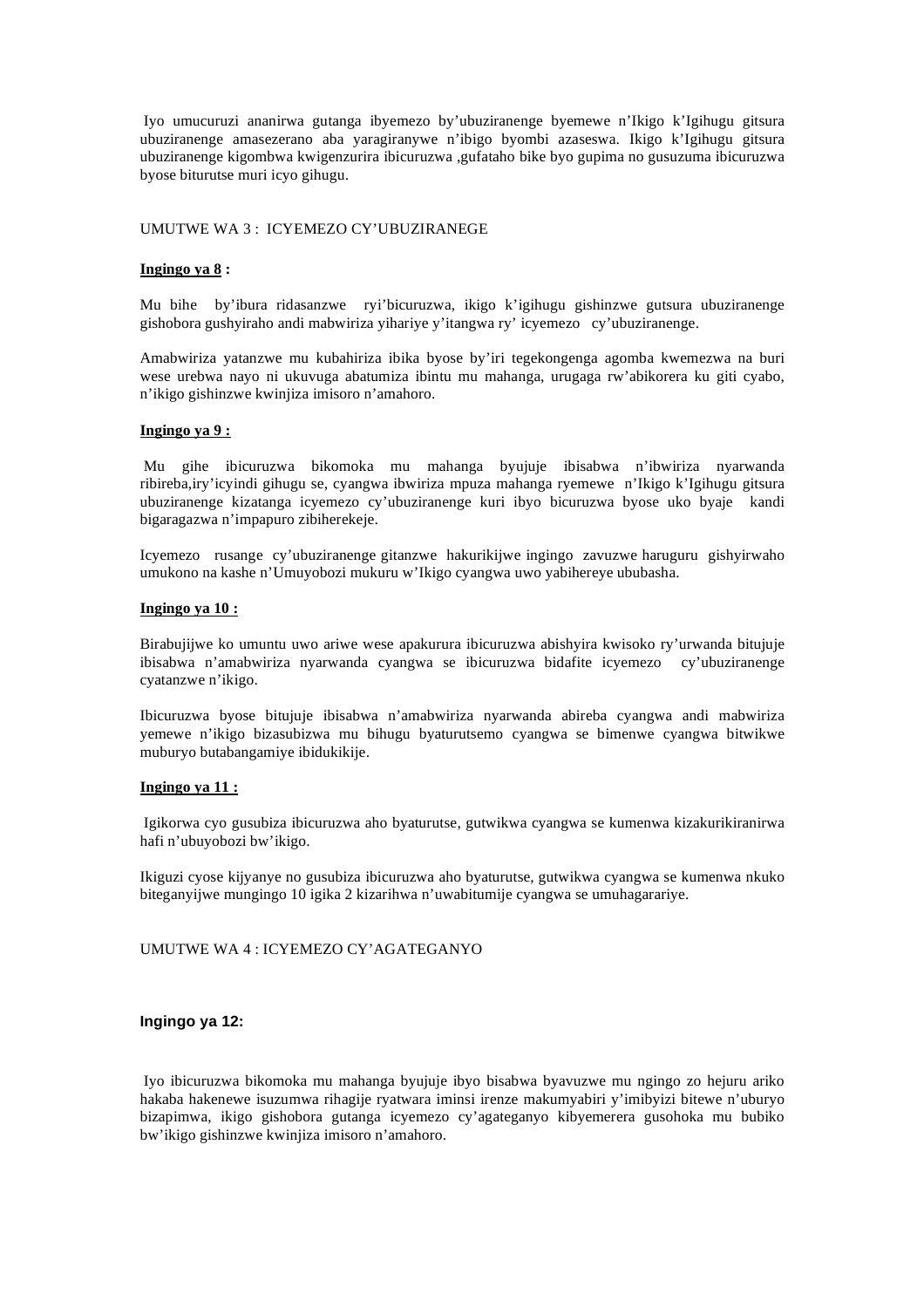Mu gihe itangwa ry'icyemezo cy'ubuziranenge rigitegerejwe, ntamuntu wemerewe gukwirakwiza, kugurisha, cyangwa kwimura ibyo bicuruzwa byaba ari byose cyangwa mubice ahantu hanyuranye nahanditswe mu cyemezo cy'agateganyo.

## **Umutwe wa 5 : AMAFARANGA ATANGWA**

#### **Ingingo ya 13:**

Iyo ibicuruzwa bivuye hanze byarekuwe byagateganyo , nyirabyo wabikuye mu mahanga agomba kwerekana icyemezo cy'umucamanza wemewe kandi gifite umukono wa noteri cyemeza ko ibyo bicuruzwa bitazashyirwa ku masoko bitaremerwa n'Ikigo k'igihugu gitsura ubuziranenge **Ingingo ya 14 :** 

 Mu gihe cy'ibyumweru bibiri, icyemezo rusange cy'ubuziranenge gitanzwe n'ibipimo by'ubuziranenge byakozwe, Ikigo k'Igihugu gitsura ubuziranenge kizakomeza kubika ibicuruzwa bike byafashwe byo gupima.

 Utumiza ibintu mu mahanga cyangwa nyir' ibicuruzwa bike byafashwe byo gupima hakurikijwe itegeko ngenga, nyuma y'ibyumweru bibiri uhereye ku itariki icyemezo cy'ubuziranenge gitanzweho.

Igihe utumiza ibintu mu mahanga ataje gufata ibyafashwe gupimwa mugihe giteganyijwe mu ngingo ya (2), ikigo k'igihugu gitsura ubuziranenge kizaba gifite uburenganzira bwo kubijugunya hakurikijwe imikorere isanzwe y'ikigo.

#### **Ingingo ya 15:**

 Utumiza ibintu mu mahanga cyangwa umuhagarariye agomba kwishyura Ikigo k'Igihugu gitsura ubuziranenge mu buryo bukurikira:

- 1. Amafaranga adasubizwa atangwa mu gusaba gukorerwa isuzumwa arihwa nyuma yo kuzuza ifishi zo gusaba.
- 2. Amafaranga y'urugendo n'icumbi ry'abagenzuzi b'Ikigo k'Igihugu gitsura ubuziranenge mugihe bari mw'igenzura no gufata bike byo gupima muri ibyo bintu igihe bikorewe kure y'aho bakorera hasanzwe.
- 3. Ikiguzi cyo kubona icyemezo cy'ubuziranenge

cyangwa ikiguzi gihwanye na 0.2% cy'iby'ayatanzwe mu bw'ikorezi n'ubwishingizi.

## **Umutwe wa 6: IBIHANO**

#### **Ingingo ya 16:**

Umuntu wese utazubahiriza aya mategeko azahanishwa kimwe cyangwa bimwe mu bihano bikurikira:

- 1. Kwihanangirizwa
- 2. Igihano kitarenze inshuro ebyiri z'agaciro k'ibyo bintu.
- 3. Gufatira ibicuruzwa
- 4. Kumena cyangwa gutwika ibyo bintu
- 5. Guhagarika by'agateganyo cyanga burundu kw'ibicuruzwa cyanga ibyemezo byabyo by'ubuziranenge.
- 6. Guhagarika igurishwa ryi'byo bicuruzwa cyangwa imirimo mu Rwanda
- 7. Guhagarika by'agateganyo. ibikorwa by'ubucuruzi
- 8. Guhagarika imirimo y'ubucuruzi hakurikijwe icyemezo cy'inkiko.

## **Umutwe wa 7: INGINGO ZISOZA**

#### **Ingingo ya 17:**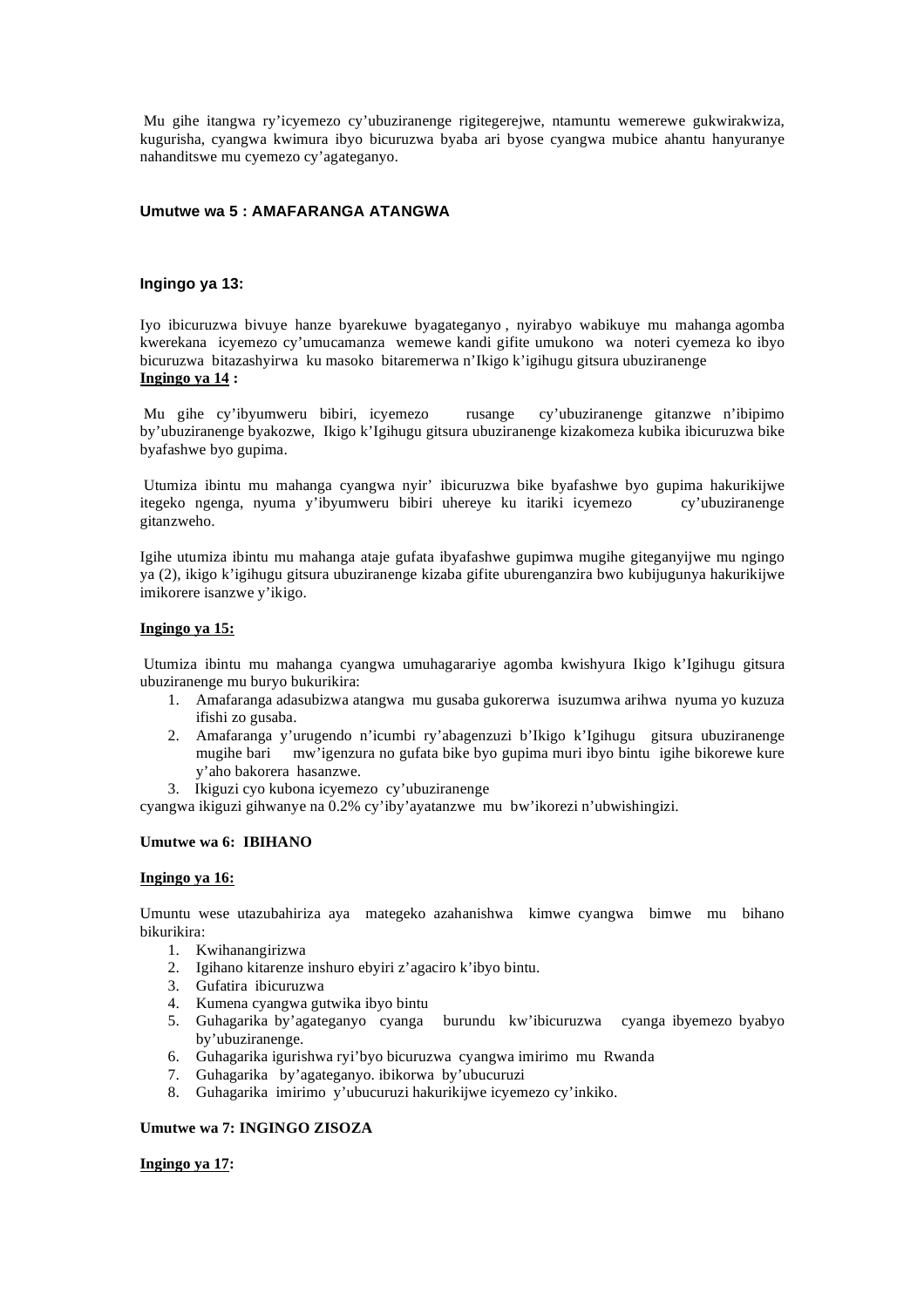*Ingingo zose z'amategeko abanziriza iri zinyuranye na ryo zivanyweho* 

## **Ingingo ya 18** :

Aya mabwiriza azatangira gukurikizwa umunsi yatangarijweho mu Igazeti ya Leta ya Repubulika y'u Rwanda

Kigali ku wa 19/10/2004

**Dr TITO MIGABO Umuyobozi Mukuru w'Ikigo Gitsura Ubuziranenge (sé)**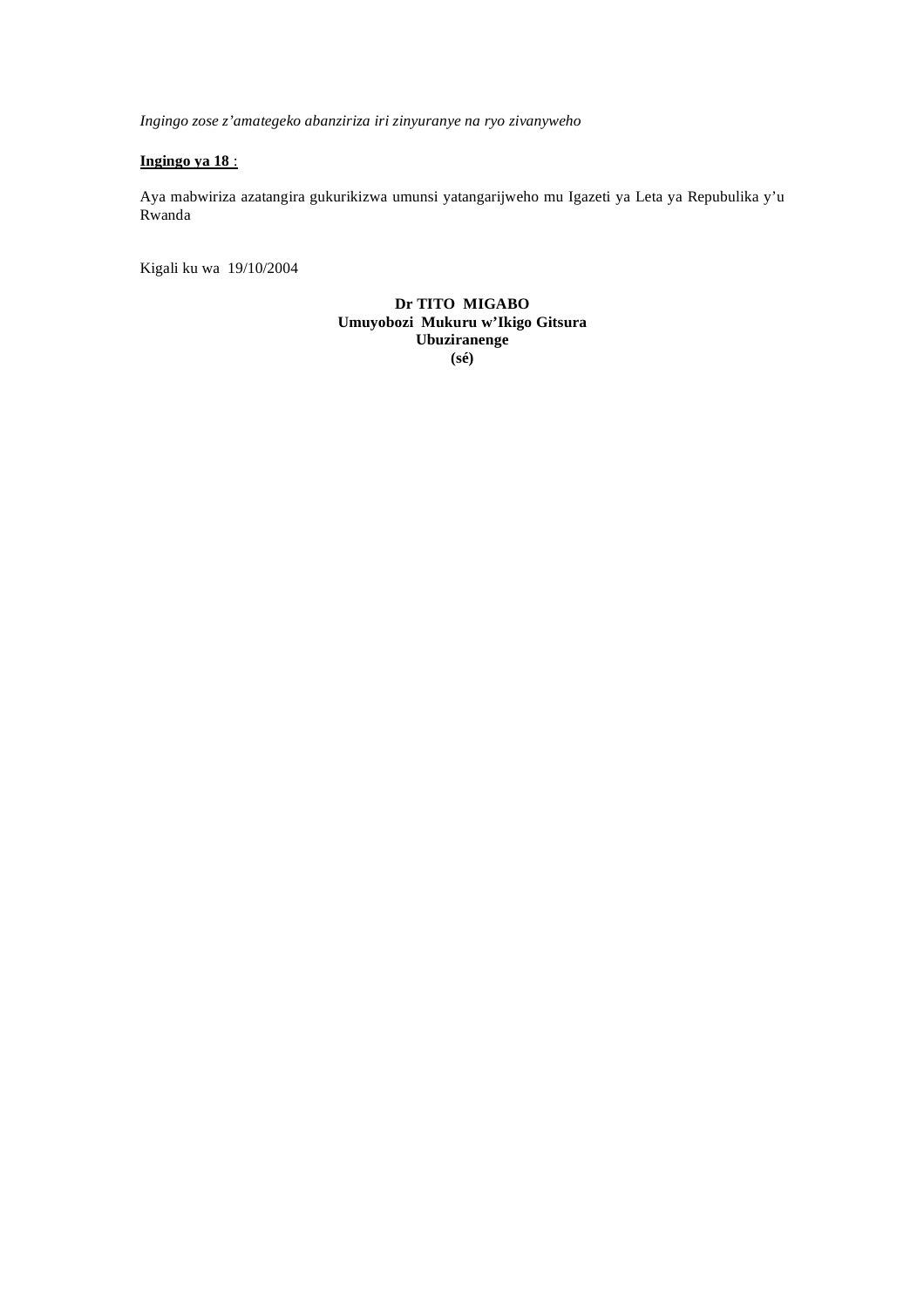## **THE RWANDA BUREAU OF STANDARDS INSTRUCTION No 01/2004 SETTING UP REGULATIONS FOR COMPULSORY BATCH CERTIFICATION OF IMPORTS**

Given the Law No 03/2002 of 19/01/2002 creating a National Bureau of Standards in pursuance to Articles 3, 4, 21, 26, 27,30,31,and 33 in accordance to the bureau's regulatory powers and the selling of imported products;

**The Rwanda Bureau Of Standards hereunder designated as 'the Bureau' instructs :** 

## **CHAPTER 1: GENERAL PROVISIONS.**

## **Article One:**

All importation of goods into Rwanda is subject to the issuance of an obligatory Batch certificate.

Regulations for compulsory Batch Certification of imports are hereby established and shall be cited as the Standards (Compulsory Batch certification of imports) instructions, 2004).

## **Article 2:**

In these instructions unless the context otherwise requires:

**"Batch Certificate"** means a certificate issued by the Bureau certifying or attesting that a particular import consignment or shipment of the commodity as sampled and attested conforms to the specified Rwanda Standards or International or foreign standard recognized by the Bureau;

**"Compulsory batch certification**" means collection of samples of the imported product from a consignment either at the port of entry into Rwanda or at agreed premises by the Bureau's inspectors or some other Bureau's authorized third party impartial body, followed by subsequent inspection, testing and issuance of a certificate testifying the clearance of the import for entry and sale into Rwanda.

**"Conditional release Certificate"** means a certificate issued by the Bureau to the importers allowing release of the imported goods from the customs custody after requirements while awaiting issuance of the batch certificate from the Bureau;

**"Impartial third Party body"** means a neutral, governmental or non-governmental body possessing the necessary competence, resource and reliability to inspect, test and certify products for conformity to the requirements of Rwanda standards or other designated international or foreign standard.

#### **Article 3 :**

All imported goods that are perishable should indicate both the date of manufacture and the date of expiry.

If however such goods have a shelf life less than half its total shelf-life and for foodstuffs 65%, they shall not be accepted into the Rwandan market.

#### **CHAPTER 2: PROCEDURES.**

#### **Article 4:**

All importers of products covered by compulsory Rwanda standards shall, at least one week before the arrival of imports shipment, apply in the prescribed form to the Bureau for the Batch certificate.

The applicant shall in making an application under this regulation, submit to the Bureau the application forms in triplicates together with the documents listed below:

1) Packing list;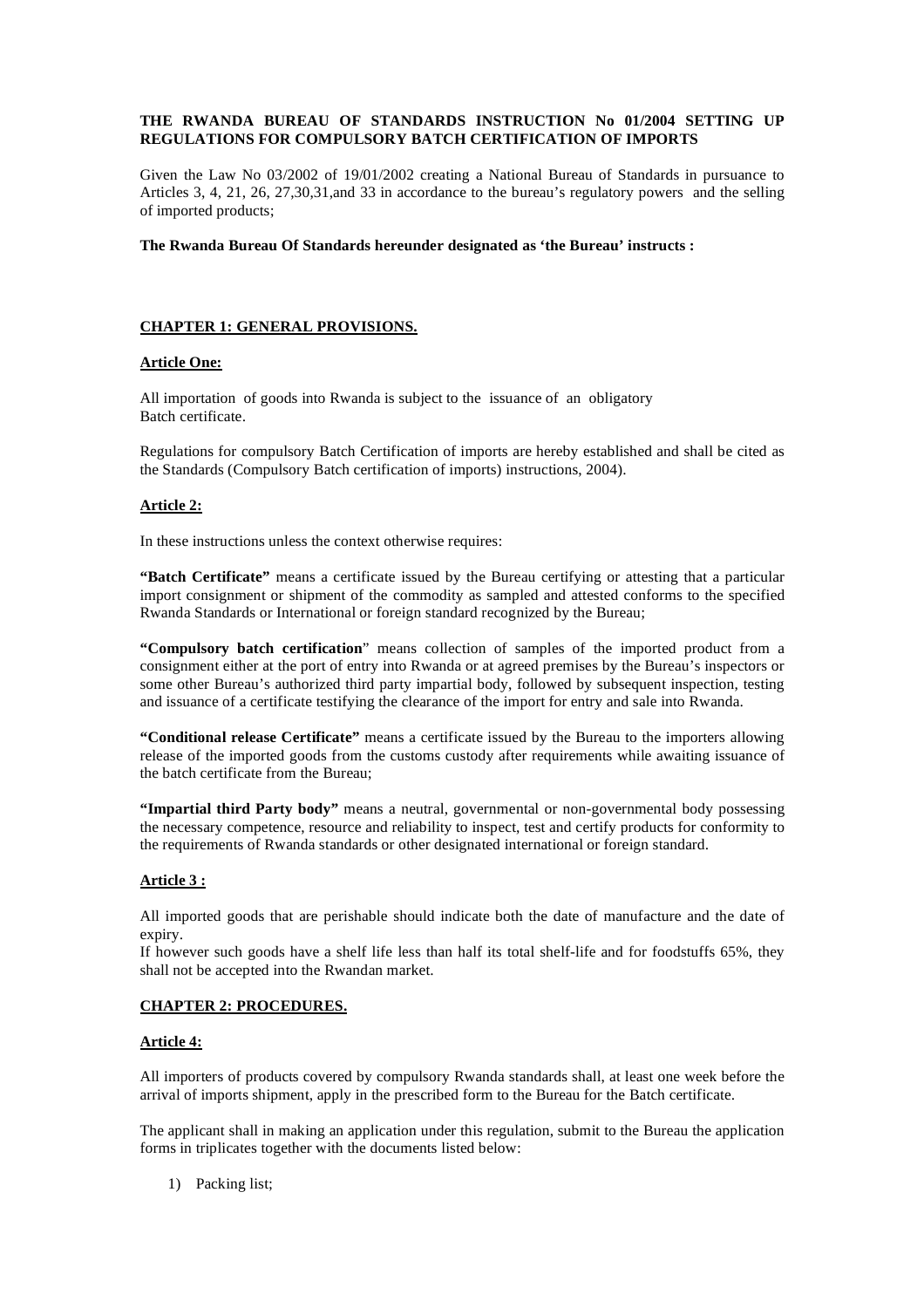- 2) Invoice
- 3) Bill of lading or Airway bill;
- 4) Test Certificate from the country of origin.
- 5) Import permit from the relevant ministry for specific products like; meat, fertilizers, drugs, Fish etc

## **Article 5:**

Where the products covered by the compulsory Rwanda standards include foods and food products, the test certificate under **Article 4 paragraph 2 (4)** shall indicate that the foods or food products are consumable in their country of origin.

## **Article 6:**

An import shipment or consignment shall be sampled by the Bureau's Inspector and evaluated by the Bureau's duly authorized personnel to determine its compliance with the requirements of the applicable Rwanda products standards or the Bureau's recognized international or foreign standards.

Nevertheless**,** where bilateral agreement has been signed between the Bureau and the exporting country's National Standard's Body or recognized accredited laboratory abroad to do the inspection and evaluation on behalf of the Bureau shall issue Batch certificate to the importer without collection of samples for further evaluation.

## **Article 7:**

Where shipments have been certified abroad in accordance with article 6 paragraph 2, random samples may be taken from the shipment or after release of the shipment and retested by the Bureau.

Where the randomly picked up samples of the imported shipment reveal inconsistencies of the quality of the actual imported products with the test certificates issued in the country of origin, all subsequent shipments shall be subjected to sampling and testing by the Bureau, regardless of the certification abroad.

Where the importer fails to re-establish quality of the test certification issued by the country of the products' origin to the satisfaction of the Bureau, the bilateral agreement may be terminated and the Bureau shall carry out all inspections, sampling and testing of all the products from that country.

## **CHAPTER 3. QUALITY CERTIFICATE**

#### **Article 8:**

The Bureau may, in tight supply situations, issue separate guidelines relating to the implementations of the Batch certification for the products.

The guidelines issued in accordance with clauses of these instructions, shall have concurrence with the respective stakeholders, importers, the Rwanda Private sector Federation and the Rwanda Revenue Authority.

## **Article 9:**

Where the imported commodity complies with the requirements of the applicable Rwanda standards or the Bureau's recognized international or foreign standard, the Bureau shall issue a batch certification on a per shipment or consignment basis as may be revealed on the bill of lading or airway bill.

 The Batch certificate issued in accordance with preceding articles shall be duly signed and sealed by the Director of the Bureau or any other officer appointed by the Director General.

#### **Article 10:**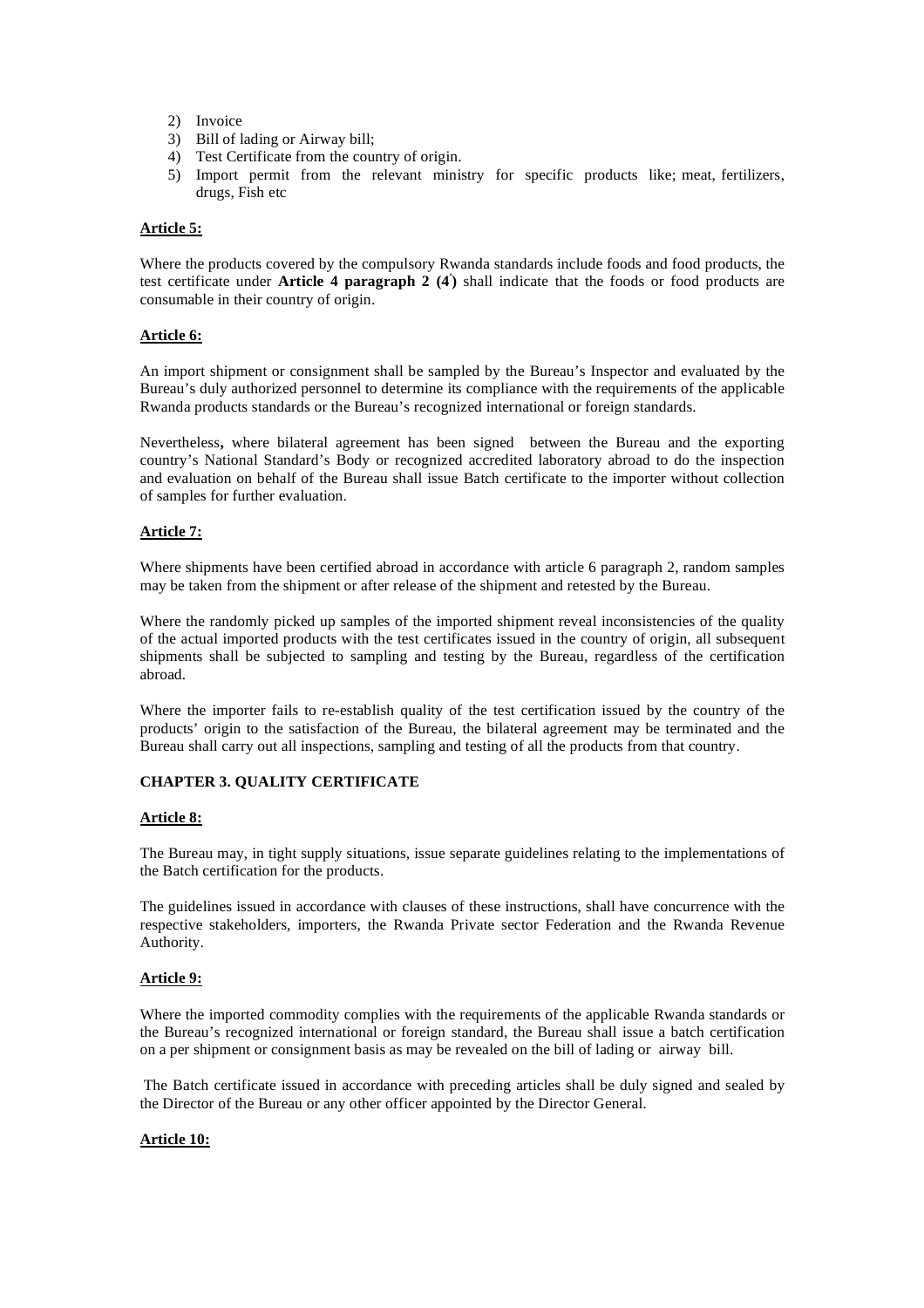No person shall in any manner unload for the Rwanda market any commodities or products not conforming to the requirements of the Rwanda standards or the commodity or product on which no batch certificate has been issued by the Bureau.

Any product or commodity which does not conform to the requirements of the Rwanda Standard or any other approved standard by the Bureau, may be re-exported to their countries of origin or destroyed within Rwanda taking cognizance of the environment.

## **Article 11:**

The procedure of re-exporting or destroying of the goods in **article 10 paragraph 2** above will be done with the supervision of the Bureau.

 An importer or agents whose commodities or products are subject to re- exportation or destruction under **article 10 paragraph 2** shall bear the costs for exportation or destruction of the products as the case may be.

#### **CHAPTER 4: CONDITIONAL CERTIFICATE.**

## **Article 12:**

Where the importer has complied with requirements and if a hundred percent 100% inspection and testing of the shipment is needed, and completion of tests will be more than twenty working days, due to the nature of testing specifications and procedure, the Bureau may issue conditional release certificate of an import shipment from the customs custody.

No person shall, pending the issuance of the Batch certificate, distribute, sell, use or transfer the shipment or consignment either in part or in whole to any persons or any place other than the address specified in the conditional release certificate.

#### **Article 13:**

Where the importers' consignment has been released conditionally, the importer shall produce to the bureau a duly signed and sworn in affidavit from a recognized law firm indicating that he will only release his goods to the Rwandan market after the consent of the bureau.

## **CHAPTER 5: CHARGES.**

#### **Article 14:**

The Bureau shall for a period of two weeks after the issuance of batch certificate retain all remaining samples drawn from a shipment after the necessary conformity test.

The importer or owner of the samples drawn or the samples retained under sub- regulation shall be required to collect the samples from the Bureau after the expiry of two weeks from the date of issuance of batch certificate.

Where the importer fails to collect the samples after this period **,** the Bureau shall have powers to dispose of the samples in accordance with the standing procedure of the Bureau.

#### **Article 15:**

An importer or his agent shall have the duty to pay fees to the Bureau as prescribed below

- 1) a non refundable application fees payable upon filling the application forms where necessary.
- 2) transport, board and lodging costs of the Bureau's inspectors during the inspection and sampling of the shipment if the inspection and sampling is done outside the official station;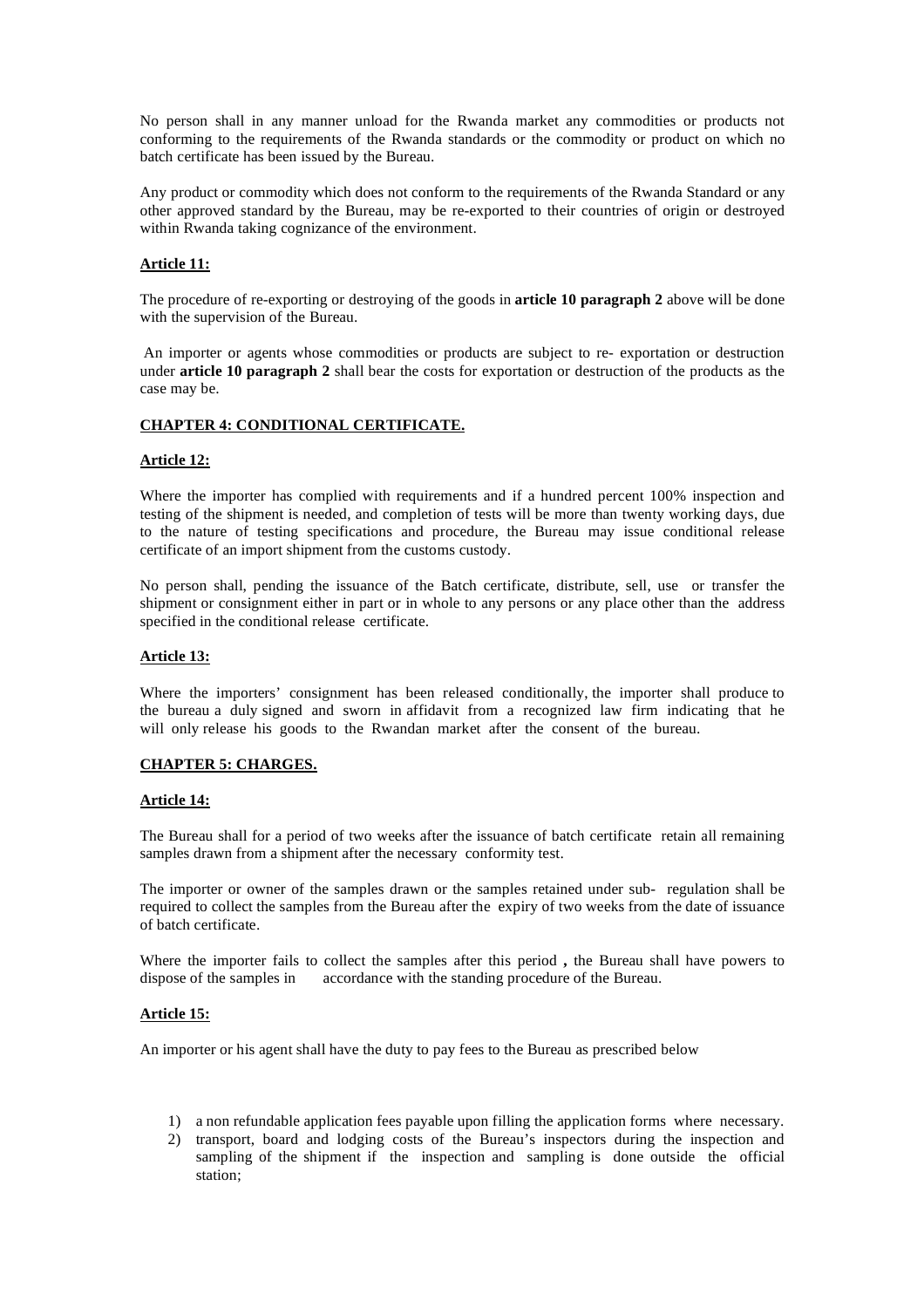3) batch certificate fee or fees equivalent to 0.2 percent of the Cost and Freight (C and F)

## **CHAPTER 6: PENALTIES.**

## **Article 16 :**

Any person who contravenes any of these regulations commits an offence and is liable on conviction to one or a combination of the following penalties,

- 1) warning
- 2) banning of selling of the goods or services in Rwanda
- 3) seizure of goods
- 4) destruction of the goods
- 5) temporary or permanent suspension of trademarks or conformity certificates;
- 6) fines not exceeding twice the value of the goods
- 7) temporary closure of the enterprise;
- 8) closure of the commercial enterprise following the decision by the judicial court

## **Article 17:**

All previous legal provisions contrary to these instructions are hereby abrogated.

#### **Article 18:**

These instructions shall come into force on the date of its publication in the Official Gazette of the Republic of Rwanda.

Kigali , on 19/10/2004

## **Dr. TITO MIGABO DIRECTOR GENERAL RWANDA BUREAU OF STANDARDS (sé)**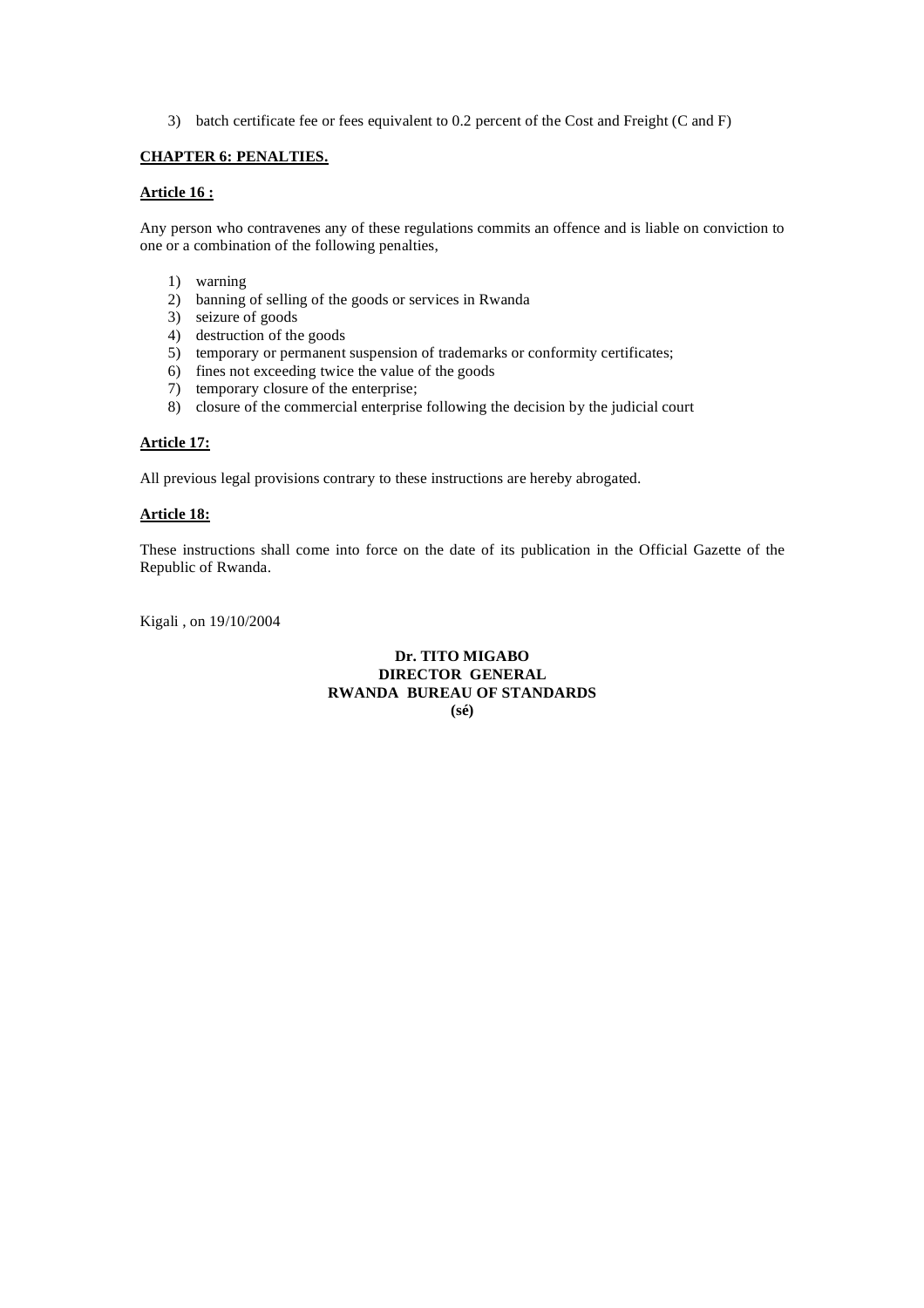## **INSTRUCTION N°01/2004 DE L'OFFICE RWANDAIS DE NORMALISATION RELATIVE A LA DELIVRANCE DU CERTIFICAT DE QUALITE OBLIGATOIRE DES IMPORTATIONS.**

Vu la loi n° 03/2002 du 19 Janvier 2002 portant création de l'Office Rwandais de Normalisation spécialement en ses articles 3 , 4 , 21, 26, 27, 30, 31 et 33 relatifs aux pouvoirs réglementaires de l'Office et à la commercialisation des produits importés ;

#### **L'Office Rwandais de Normalisation ci-après désigné «l' Office », arrête :**

## **CHAPITRE I : DES DISPOSITIONS GENERALES**

## **Article premier:**

Toute importation de biens au Rwanda est soumise à la délivrance d'un certificat de qualité obligatoire des importations.

A cet effet, il est établi un règlement régissant la délivrance du certificat de qualité obligatoire des importations appelé **« Instruction relative à la certification de la qualité obligatoire des importations ».**

Article 2 :

A moins que d' autres textes réglementaires en disposent autrement, au sens de la présente instruction, les expressions ci-après ont les significations suivantes :

Le « **certificat de qualité des importations** » signifie un certificat délivré par l'Office Rwandais de Normalisation attestant que les marchandises importées dont les échantillons ont été examinés répondent aux normes rwandaises, internationales ou étrangères reconnues par l'Office ;

La « **délivrance du certificat de qualité obligatoire des importations** » signifie l'échantillonnage des produits importés lors de leur arrivage soit au port d'entrée au Rwanda soit aux lieux reconnus par l'Office ou par d'autres institutions indépendantes agréées par l'Office. Les échantillons prélevés sont soumis aux tests suivis de la délivrance du certificat de qualité autorisant la commercialisation des marchandises importées sur le territoire national.

Le « **certificat d' enlèvement conditionnel de marchandise** » signifie un certificat délivré par l'Office aux importateurs leur permettant un enlèvement provisoire de marchandises de la douane sous certaines conditions, en attendant la délivrance du certificat de qualité des importations par l'Office.

« **Une tierce partie objective** » signifie une organisation gouvernementale ou non neutre, fiable et dotée de compétences requises et de ressources nécessaires afin de tester et certifier les produits par rapport aux exigences des normes nationales, internationales ou étrangères prescrites.

## **Article 3 :**

Tous les produits périssables doivent porter les dates de fabrication et d'expiration. Néanmoins, si la durée de conservation restante avant leur commercialisation est inférieure à la moitié de la durée de leur vie entière et pour les produits alimentaires 65%, leur écoulement sur le marché rwandais est interdit.

## **CHAPITRE II : DE LA PROCEDURE**

## **Article 4 :**

Tout importateur de produits soumis au respect des normes rwandaises obligatoires doit, au moins une semaine avant l'arrivage de marchandises, adresser la demande d'un certificat de qualité de ses importations auprès de l'Office, suivant le formulaire prescrit.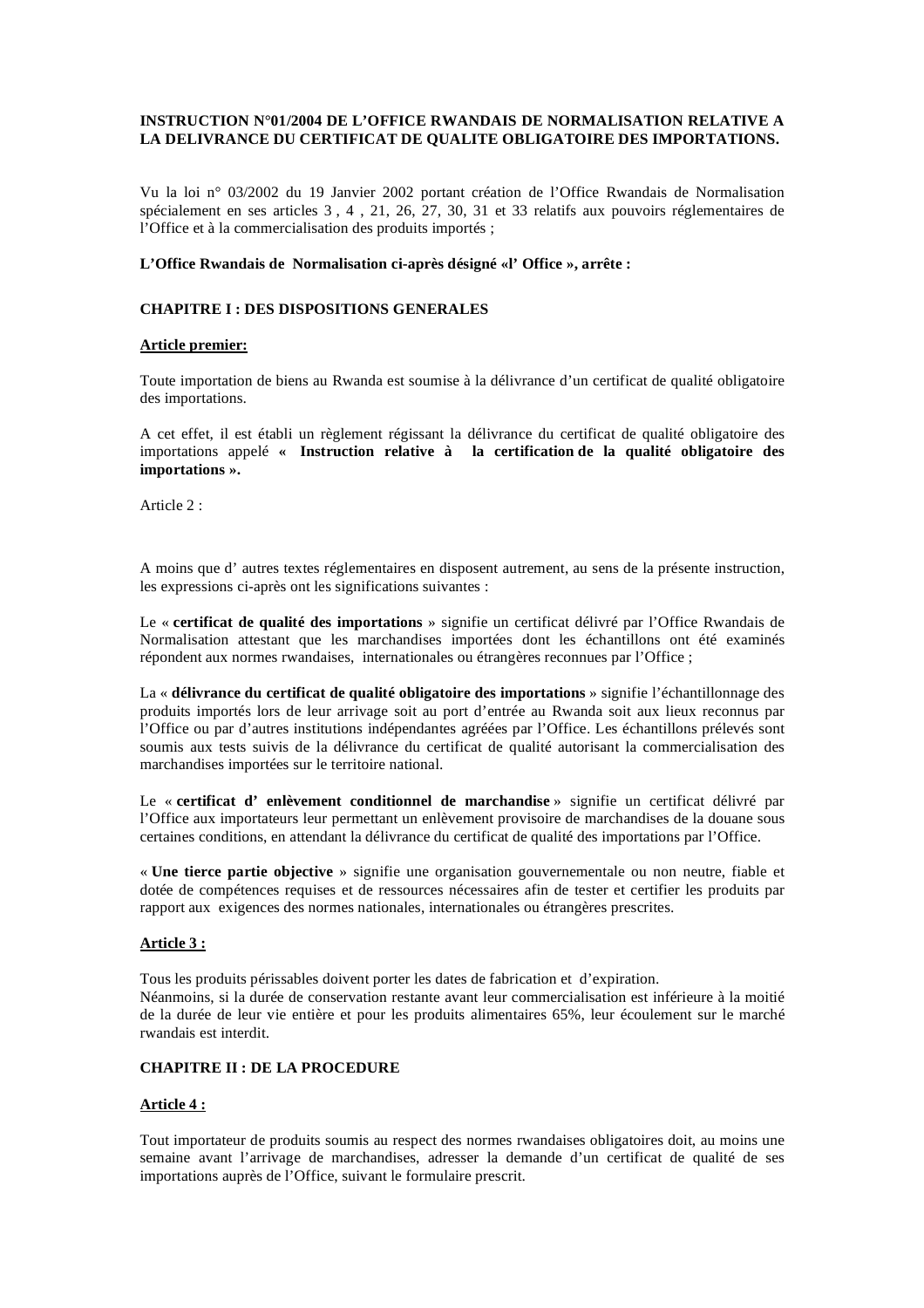Le demandeur doit, conformément à ce règlement, soumettre à l'Office les formulaires de demande en trois exemplaires ainsi que les documents suivants :

- 1° Liste de marchandises ;
- 2° Facture ;
- 3° Lettre de transport ;
- 4° Certificat de contrôle délivré par le pays d'origine des marchandises.

 5° Autorisation d'importation accordée par le Ministère compétent concernant les produits spécifiques, tels

que la viande, les intrants agricoles, les médicaments, les poissons, etc .

#### Article 5 :

Si les produits soumis aux normes rwandaises obligatoires comprennent des vivres et/ ou des produits alimentaires, le certificat prévu à l'article 4 alinéa 2 et 4 doit préciser que ces vivres ou produits alimentaires sont consommables dans leurs pays d'origine.

#### Article 6 :

Un inspecteur de l'Office prélève un échantillon sur les biens importés et le transmet au personnel compétent de l'Office pour examiner sa conformité aux exigences de*s* normes rwandaises, étrangères ou internationales reconnues par l'Office.

*Néanmoins, lorsqu'un accord bilatéral a été signé entre l'Office Rwandais de Normalisation et un Institut National de Normalisation du pays exportateur ou un laboratoire étranger accrédité pour faire l'inspection et l'évaluation au nom de l'Office, ceux-ci doivent délivrer le certificat de qualité des importations sans garder les échantillons pour d'autres examens ultérieurs.* 

Article 7 :

## **Pour les livraisons couvertes par des certificats étrangers prévus à l'article 6 alinéa 2, l'Office se réserve le droit de réexaminer des échantillons prélevés au hasard avant ou après l'enlèvement et de procéder ainsi à un réexamen.**

Si les échantillons prélevés au hasard sur les produits importés révèlent des doutes sur leur qualité et si ces produits accompagnés par des certificats délivrés par les pays d'origines, toutes les livraisons seront soumises à l'échantillonnage et à l'examen par l'Office sans tenir compte de ces certificats étrangers.

Lorsque l' Office n'est pas satisfait de la qualité des importations dont le certificat a été délivré par le pays d'origine, l'accord bilatéral sera dissous et l'Office fera tous les inspections, échantillonnages et tests de tous les produits importés de ce pays.

## **CHAPITRE III : DU CERTIFICAT DE QUALITE**

#### Article 8 :

L'Office peut, en situation d'approvisionnement difficile, donner des directives différentes pour l'octroi du certificat de qualité des importations.

Les directives données dans le respect des clauses de ce règlement doivent recevoir l'aval des partenaires respectifs, entre autres , des importateurs, de la Fédération Rwandaise du Secteur Privé et de l'Office Rwandais des Recettes.

Article 9 :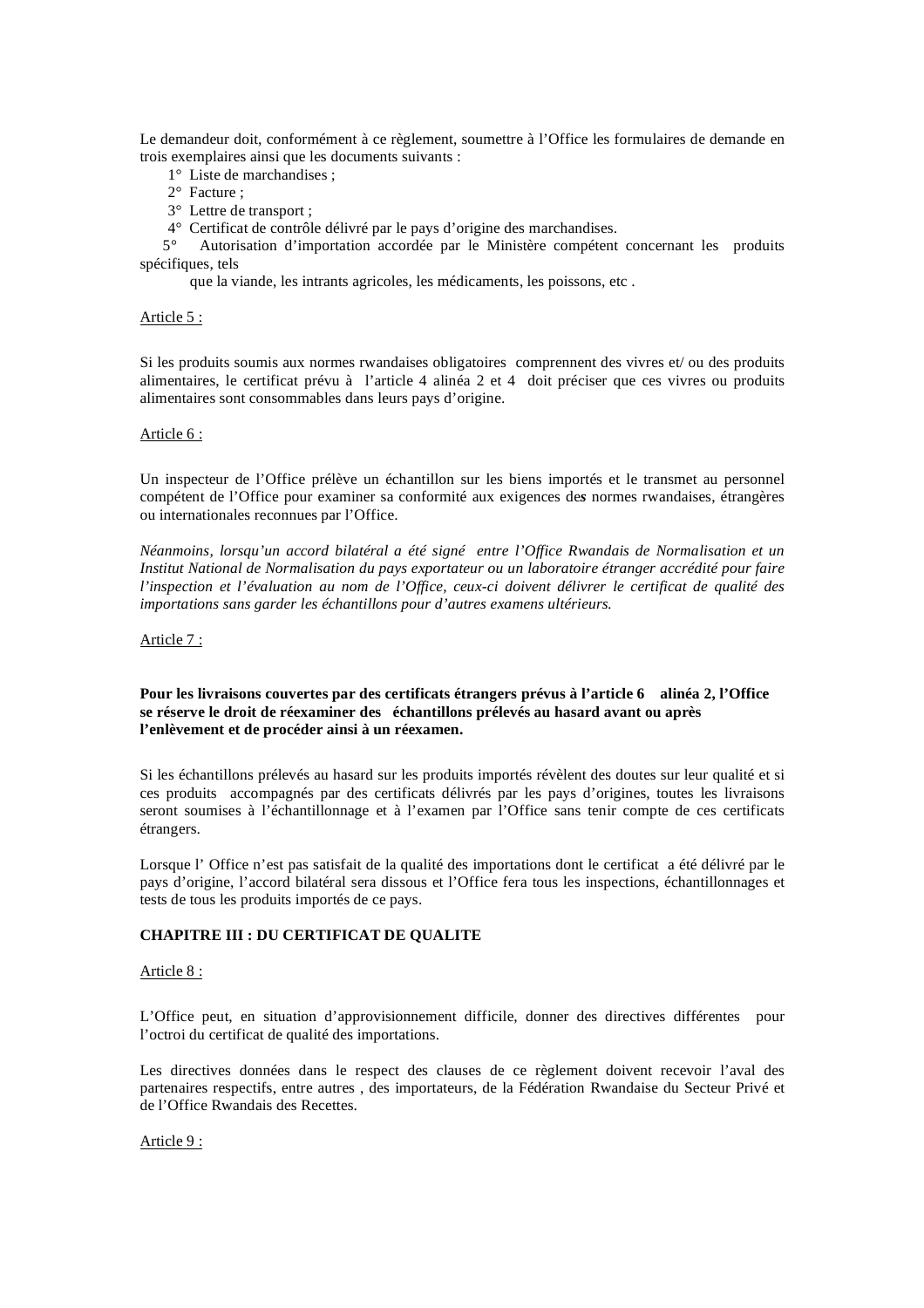Lorsque les produits importés sont conformes aux exigences des normes rwandaises, étrangères ou internationales reconnues par l'Office, celui-ci délivre le certificat de qualité par livraison suivant les indications de la lettre de transport.

Le certificat de qualité des importations, délivré conformément aux clauses précédentes, doit être dûment signé par le Directeur Général ou par son mandataire et porter le caché scellé de l'Office.

#### Article 10 :

### **Personne ne peut, en aucune façon, mettre sur le marché rwandais des marchandises ou produits non conformes aux exigences des normes rwandaises, ou qui n'ont pas reçu le certificat de qualité délivré par l'Office ou par une autre autorité compétente.**

Tout produit ou marchandise qui ne répond pas aux exigences de la norme rwandaise ou une autre norme approuvée par l'Office peut être renvoyé au pays d'origine ou détruit au Rwanda tout en tenant compte de l'environnement.

#### Article 11 :

La procédure de renvoi ou de destruction de la marchandise indiquée dans l'article 10 alinéa 2 sera faite sous la supervision de l'Office.

L'importateur dont les marchandises ou produits sont soumis au renvoi ou à la destruction prévus à l'article 10 alinéa 2, supporte les frais éventuels de réexportation ou de destruction.

## **CHAPITRE IV : DU CERTIFICAT CONDITIONNEL**

#### **Article 12 :**

Si l'importateur est en conformité avec les exigences et que l'on doive examiner 100 % de ces marchandises et que l'achèvement de test doive dépasser 20 jours de travail à cause de la nature spécifique et de la procédure du test, l'Office délivre un certificat conditionnel de sortir la cargaison de la douane.

Dans l' attente du certificat de qualité, personne ne peut alors distribuer, vendre, utiliser ou transférer sa marchandise soit en partie soit en totalité, à une autre personne ou dans un autre lieu que l'adresse spécifiée sur le certificat conditionnel d'enlèvement de la marchandise de la douane.

#### Article 13 :

Lorsqu'une livraison de marchandises a été dédouanée sous condition, l'importateur doit présenter à l'Office une déclaration écrite sous serment et dûment signée par un cabinet d'avocats compétent et reconnu, indiquant que ces marchandises ne seront admises sur le marché rwandais qu' après le consentement de l'Office.

#### **CHAPITRE 5 : DES FRAIS**

#### **Article 14 :**

Après les tests de conformité nécessaires et l'octroi du certificat de qualité des importations, l'Office garde tous les échantillons prélevés sur une livraison pendant une période de deux semaines

L'importateur ou le propriétaire d'échantillons retenus conformément au règlement est appelé à les reprendre à l'Office après l'expiration du délai de deux semaines à partir de la date d'octroi du certificat de qualité des importations.

 Si l'importateur ne les reprend pas après ce délai, l'Office se réserve le droit d'en disposer en conformité avec les procédures courantes de l'Office.